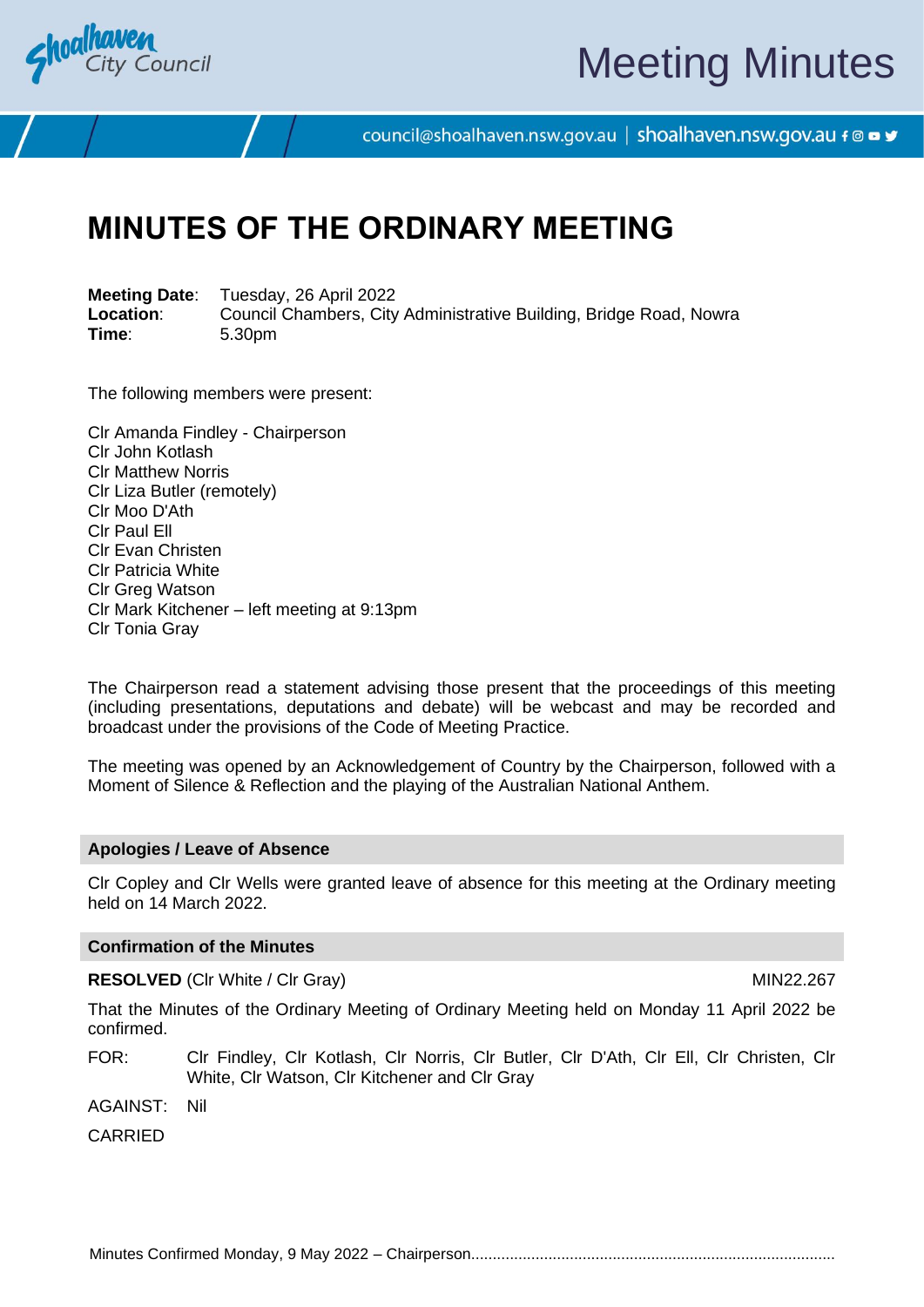

#### **Declarations of Interest**

Clr Kitchener - CL22.197 - Narrawallee Beach - Dog Access Areas - Review of Environmental Factors – non pecuniary significant interest – is a regular participant of walking his dog on this beach and it could be reasonably perceived that he has some personal benefit to gain – will leave the room and will not take part in the discussion or vote.

Clr Butler – CL22.196 – Access Areas for Dogs Policy Review – Community Consultation Overview and Proposed Way Forward and CL22.197 - Narrawallee Beach - Dog Access Areas - Review of Environmental Factors – Pecuniary interest – A donation was made to the Labor Party head office and directed to the Ward 3 Election Campaign by a member of the public who may have an interest in the matter -will remain in the room and will take part in discussion and vote.

### **MAYORAL MINUTE**

**MM22.6 Mayoral Minute Waminda - Proposed "Birthing on Country" Centre**

#### **Recommendation**

That Council actively work with Waminda to assist them in their efforts to find a site for their proposed 'Birthing on Country' Centre and receive future reports on this matter if needed.

#### **RESOLVED** (CIr Findley / CIr Christen) MIN22.268

That Council actively work with Waminda to assist them in their efforts to find a site for their proposed 'Birthing on Country' Centre and receive future reports on this matter if needed.

- FOR: Clr Findley, Clr Kotlash, Clr Norris, Clr Butler, Clr D'Ath, Clr Ell, Clr Christen, Clr White, Clr Watson, Clr Kitchener and Clr Gray
- AGAINST: Nil

CARRIED

| <b>MM22.7</b> | <b>Mayoral Minute</b>                                 | <b>HPERM Ref:</b> |
|---------------|-------------------------------------------------------|-------------------|
|               | Nurses and Midwives Association - Campaign for Better | D22/158413        |
|               | <b>Working Conditions</b>                             |                   |

#### **Recommendation**

That:

- 1. Shoalhaven City Council write to the NSW Health Minister, and post the Federal election the Federal Minister for Health, advising that Council supports the campaign for improved conditions for our local health care workers, with a copy of this correspondence to also go to the Illawarra Shoalhaven Local Area Health District CEO.
- 2. Through the Nowra Riverfront Task Force, Council make representations to Land and Housing Corporation about the ongoing need for affordable nurses accommodation and the need for some dorm like accommodation in any redevelopment plans.
- 3. Council request a briefing from NSW Health in regard to workforce training and planning for the redevelopment of the Shoalhaven District Memorial Hospital and request that the University of Wollongong be included to ensure that the local training facilities continue to meet the needs of students.

**HPERM Ref: D22/151377**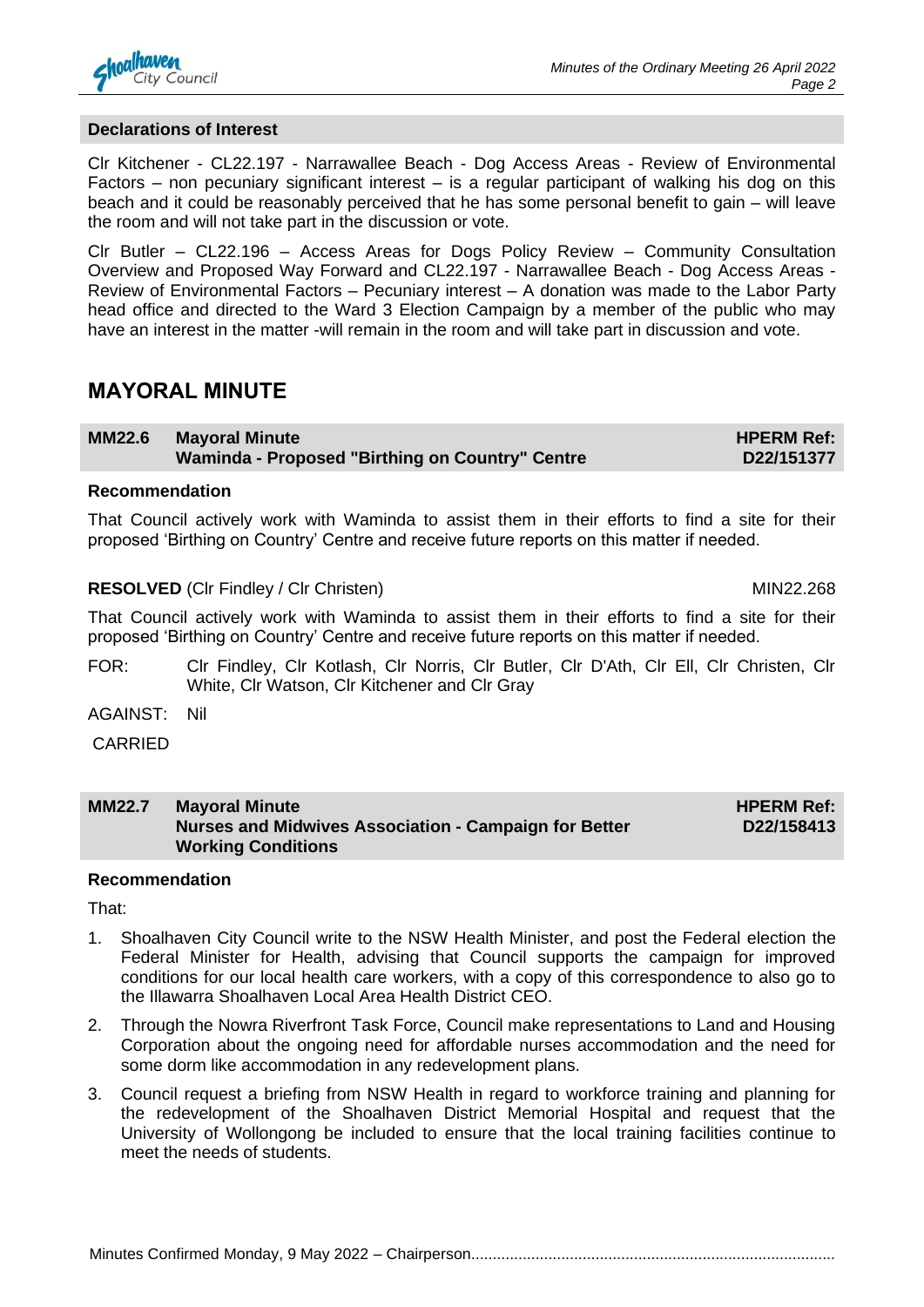

#### **RESOLVED** (CIr Findley / CIr White) MIN22.269

That:

- 1. Shoalhaven City Council write to the NSW Health Minister, and post the Federal election the Federal Minister for Health, advising that Council supports improved conditions for our local health care workers, with a copy of this correspondence to also go to the Illawarra Shoalhaven Local Area Health District CEO.
- 2. Through the Nowra Riverfront Task Force, Council make representations to Land and Housing Corporation about the ongoing need for affordable nurses accommodation and the need for suitable accommodation in any redevelopment plans.
- 3. Council request a briefing from NSW Health in regard to workforce training and planning for the redevelopment of the Shoalhaven District Memorial Hospital and request that the University of Wollongong be included to ensure that the local training facilities continue to meet the needs of students.
- FOR: Clr Findley, Clr Kotlash, Clr Norris, Clr Butler, Clr D'Ath, Clr Ell, Clr Christen, Clr White, Clr Watson, Clr Kitchener and Clr Gray

AGAINST: Nil

CARRIED

#### **Introduction of Items as Matters of Urgency**

**RESOLVED** (CIr Watson / CIr White) MIN22.270

**D22/166500**

That the following addendum reports be introduced as matters of urgency:

- 1. MM22.8 Mayoral Minute Valuing Council Employees
- 2. MM22.9 Mayoral Minute Council Recognition and Thanks Support Pledges Federal Election Candidates for Gilmore
- FOR: Clr Findley, Clr Kotlash, Clr Norris, Clr Butler, Clr D'Ath, Clr Ell, Clr Christen, Clr White, Clr Watson, Clr Kitchener and Clr Gray

AGAINST: Nil

CARRIED

The Chairperson ruled the matters as ones of urgency as they relate to urgent business of Council and allowed their introduction.

### **MM22.8 Mayoral Minute - Valuing Council Employees HPERM Ref: HPERM Ref:**

**Recommendation**

That Shoalhaven City Council:

- 1. Formally recognises the value of its workforce and commits to not outsourcing any work that is currently undertaken by the permanent workforce - including permanent part time employees.
- 2. Continue the practice of converting employees who have been on fixed term employment contracts for extended periods to the permanent staff where those roles are deemed ongoing and recurrent funding is available in the budget.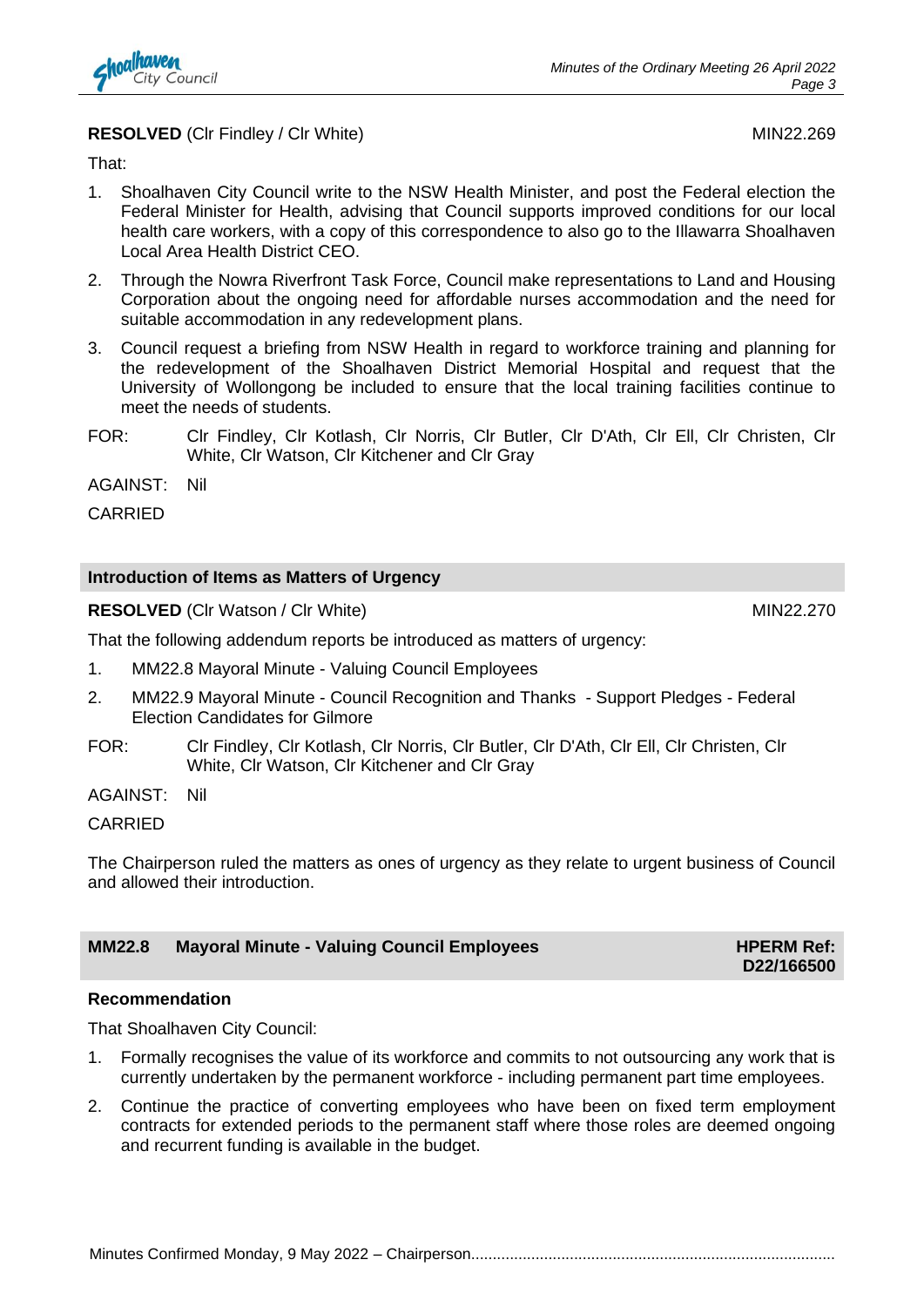

#### **RESOLVED** (CIr Findley / CIr Christen) MIN22.271

That Shoalhaven City Council:

- 1. Formally recognises the value of its workforce and commits to not outsourcing any work that is currently undertaken by the permanent workforce - including permanent part time employees.
- 2. Continue the practice of converting employees who have been on fixed term employment contracts for extended periods to the permanent staff where those roles are deemed ongoing and recurrent funding is available in the budget.
- FOR: Clr Findley, Clr Kotlash, Clr Norris, Clr Butler, Clr D'Ath, Clr Ell, Clr Christen, Clr White, Clr Watson, Clr Kitchener and Clr Gray
- AGAINST: Nil

CARRIED

#### **MM22.9 Mayoral Minute - Council Recognition and Thanks - Support Pledges - Federal Election Candidates for Gilmore**

**HPERM Ref: D22/167465**

#### **Recommendation**

That:

- 1. Council recognise and thank the Federal Election Candidates for the seat of Gilmore for their pledges of support to the Shoalhaven and wish them well for the upcoming Federal Election.
- 2. At the conclusion of the campaign Council write to all candidates thanking them for their pledges of support.
- 3. After the declaration of the polls, Council writes to the newly elected Federal Member for Gilmore and extend an invitation to meet Council's elected body and executive management team.

#### **RESOLVED** (CIr Findley / CIr Ell) MIN22.272

That:

- 1. Council recognise and thank the Federal Election Candidates for the seat of Gilmore for their pledges of support to the Shoalhaven and wish them well for the upcoming Federal Election.
- 2. At the conclusion of the campaign Council write to all candidates thanking them for their pledges of support.
- 3. After the declaration of the polls, Council writes to the newly elected Federal Member for Gilmore and extend an invitation to meet Council's elected body and executive management team.
- FOR: Clr Findley, Clr Kotlash, Clr Norris, Clr Butler, Clr D'Ath, Clr Ell, Clr Christen, Clr White, Clr Watson, Clr Kitchener and Clr Gray

AGAINST: Nil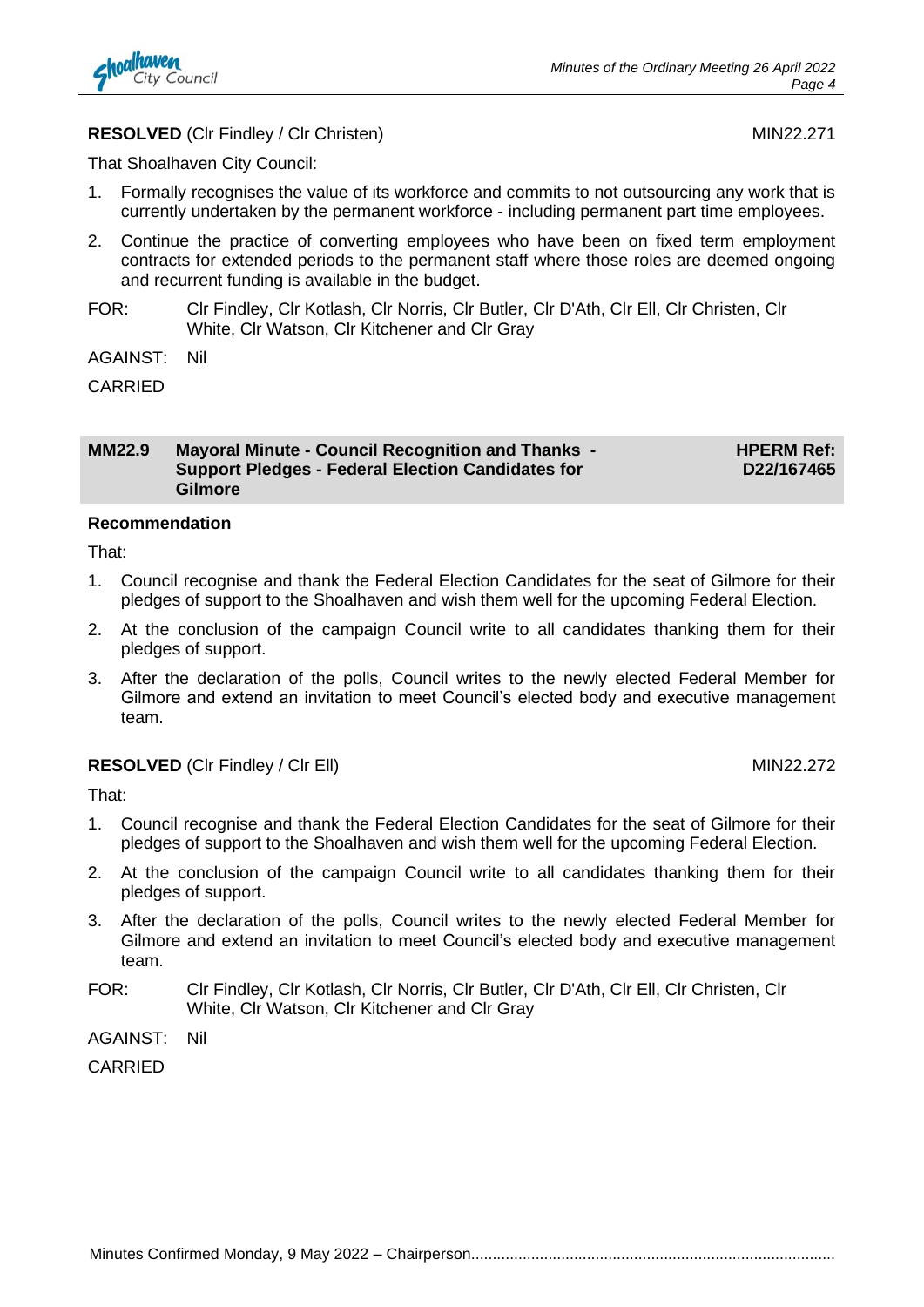## Minutes Confirmed Monday, 9 May 2022 – Chairperson.....................................................................................

## **DEPUTATIONS AND PRESENTATIONS**

### **CL22.175 Public Exhibition Outcomes - Planning Proposal PP026 - Coastal Hazards Review (revised approach) (page 28)**

Roger Stanton (Representing Callala Foreshore Alliance (CFA)) addressed the meeting to speak AGAINST the recommendation.

### **CL22.194 - Development Application - DA21/1834 - 14 Jay Street Culburra Beach - Lot 7 DP246986 (page 53)**

Alex Kelly (Foundation Law) addressed the meeting to speak AGAINST the recommendation.

### **CL22.197 – Narrawallee Beach – Dogs Access Areas – Review of Environmental Factors (page 109)**

Tim Trescowthick addressed the meeting to speak FOR the recommendation.

Note - Clr Kitchener left the meeting, the time being 6:19pm for the period of Mr Trescowthick's deputation.

Note - Clr Kitchener returned to the meeting, the time being 6:27pm.

### **Procedural Motion – Invitation – Deputation – Mr Watts**

### **RESOLVED** (Clr Kotlash / Clr D'Ath) MIN22.273

That Mr Watts be invited to make a deputation in support of the recommendation of Item CL22.194 - Development Application - DA21/1834 - 14 Jay Street Culburra Beach - Lot 7 DP246986.

FOR: Clr Findley, Clr Kotlash, Clr Norris, Clr Butler, Clr D'Ath, Clr Ell, Clr Christen, Clr White, Clr Watson, Clr Kitchener and Clr Gray

AGAINST: Nil

#### **CARRIED**

Mr Watts addressed the meeting to speak FOR the recommendation.

#### **Procedural Motion – Invitation – Deputation – Mr Tracy**

#### **RESOLVED** (CIr Watson / CIr Ell) MIN22.274

That Mr Tracy be invited to make a deputation to respond to comments made with respect to Item CL22.194 - Development Application - DA21/1834 - 14 Jay Street Culburra Beach - Lot 7 DP246986.

FOR: Clr Findley, Clr Kotlash, Clr Norris, Clr Butler, Clr D'Ath, Clr Ell, Clr Christen, Clr White, Clr Watson, Clr Kitchener and Clr Gray

AGAINST: Nil

#### CARRIED

Mr Tracy addressed the meeting to speak AGAINST the recommendation.

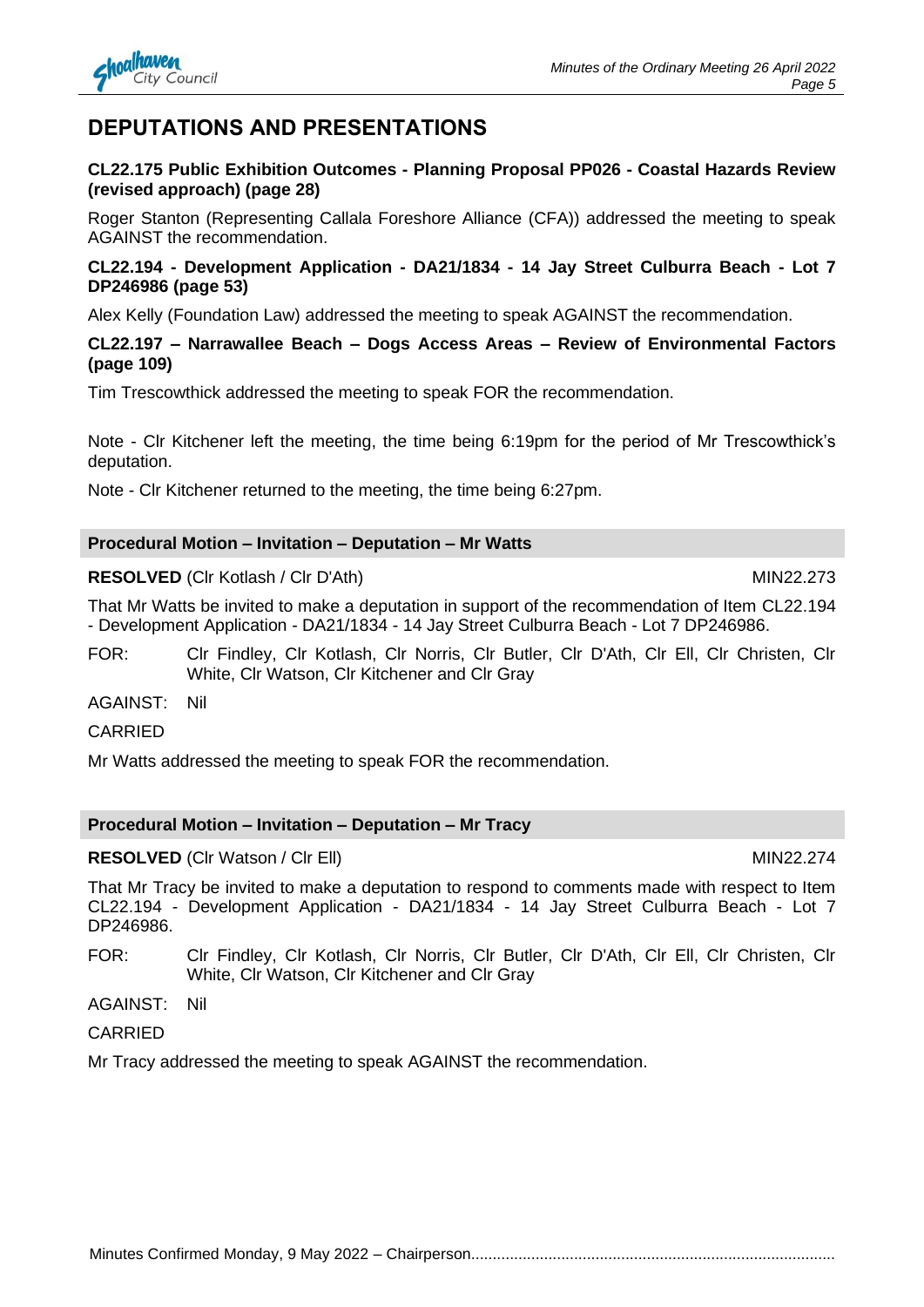

#### **Procedural Motion - Bring Items Forward**

#### **RESOLVED** (CIr White / CIr Christen) MIN22.275

That the following matters be brought forward for consideration:

- CL22.175 Public Exhibition Outcomes Planning Proposal PP026 Coastal Hazards Review (revised approach)
- CL22.194 Development Application DA21/1834 14 Jay Street Culburra Beach Lot 7 DP246986
- CL22.197 Narrawallee Beach Dog Access Areas Review of Environmental Factors
- FOR: Clr Findley, Clr Kotlash, Clr Norris, Clr Butler, Clr D'Ath, Clr Ell, Clr Christen, Clr White, Clr Watson, Clr Kitchener and Clr Gray

AGAINST: Nil

CARRIED

**CL22.175 Public Exhibition Outcomes - Planning Proposal PP026 - Coastal Hazards Review (revised approach) HPERM Ref: D22/112906**

#### **Recommendation**

That Council:

- 1. Adopt the Planning Proposal (PP026) as per Option 1 in this report and forward to the NSW Department of Planning and Environment for finalisation.
- 2. Notify the adoption and commencement of the Amendment in accordance with legislative requirements.
- 3. Advise key stakeholders, including relevant industry representatives, Community Consultative Bodies (CCB's) and those who made a submission, of this decision and when the Amendment will be made effective.

#### **RESOLVED** (CIr Christen / CIr White) MIN22.276

That Council:

- 1. Adopt the Planning Proposal (PP026) as per Option 1 in this report and forward to the NSW Department of Planning and Environment for finalisation.
- 2. Notify the adoption and commencement of the Amendment in accordance with legislative requirements.
- 3. Advise key stakeholders, including relevant industry representatives, Community Consultative Bodies (CCB's) and those who made a submission, of this decision and when the Amendment will be made effective.
- FOR: Clr Findley, Clr Kotlash, Clr Norris, Clr Butler, Clr D'Ath, Clr Christen, Clr White and Clr Gray
- AGAINST: Clr Ell, Clr Watson and Clr Kitchener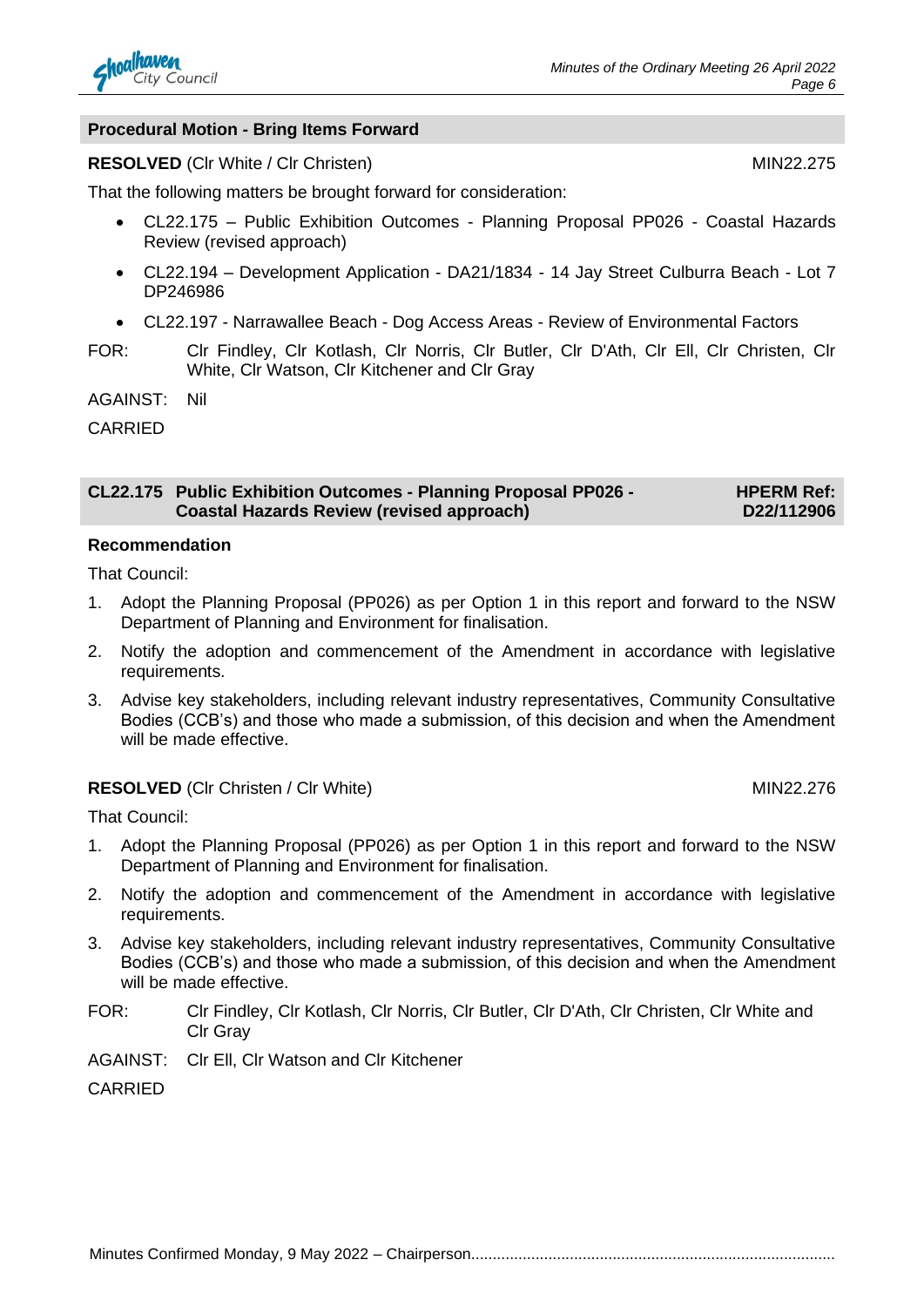

#### **CL22.194 Development Application - DA21/1834 - 14 Jay Street Culburra Beach - Lot 7 DP246986**

#### **HPERM Ref: D22/156228**

#### **Recommendation**

That Development Application DA21/1834 be determined by way of Part Approval and Part Refusal as follows:

- 1. The new dwelling component be approved by way of deferred commencement to allow for the resolution of stormwater considerations and subject to the recommended conditions of consent contained in Attachment 2 of this report.
- 2. The shed component be refused for the reasons outlined in Attachment 4 DRAFT Notice of Determination, vis.
	- a. The shed is inconsistent with the development controls set out in Chapter G12 of Shoalhaven Development Control Plan 2014.
	- b. The shed fails to adequately demonstrate compliance with the development controls set out in Chapter G2 of Shoalhaven Development Control Plan 2014.
	- c. The shed will have adverse amenity impacts on the built environment in the locality.
	- d. The site is not suitable for the proposed development.
	- e. The shed is not in the public interest.

#### MOTION (Clr Watson / Clr Kitchener)

That Development Application DA21/1834 be deferred until the Ordinary meeting of Council to be held on 9 May 2022 and staff be directed to provide a report which includes draft conditions of approval for the entirety of the proposal (both the dwelling and shed components), addressing the landscaping plans submitted by the applicant and providing clarification on the issues of eave height, and bulk and scale, for Council's consideration at the meeting of 9 May 2022.

FOR: Clr Ell, Clr White, Clr Watson and Clr Kitchener

AGAINST: Clr Findley, Clr Kotlash, Clr Norris, Clr Butler, Clr D'Ath, Clr Christen and Clr Gray MOTION LOST

#### **RESOLVED (FORESHADOWED MOTION)** (CIr Butler / CIr Kotlash) MIN22.277

That this item be deferred to the Ordinary meeting of Council to be held on 9 May 2022 to allow Councillors to consider additional information.

- FOR: Clr Findley, Clr Kotlash, Clr Norris, Clr Butler, Clr D'Ath, Clr Ell, Clr White, Clr Watson, Clr Kitchener and Clr Gray
- AGAINST: Clr Christen

CARRIED

Note – Clr Kitchener left the meeting, the time being 7:26pm

#### **CL22.197 Narrawallee Beach - Dog Access Areas - Review of Environmental Factors**

#### **HPERM Ref: D22/150258**

Clr Kitchener - Non pecuniary significant interest – is a regular participant of walking his dog on this beach and it could be reasonably perceived that he has some personal benefit to gain – left the room and did not take part in discussion or vote.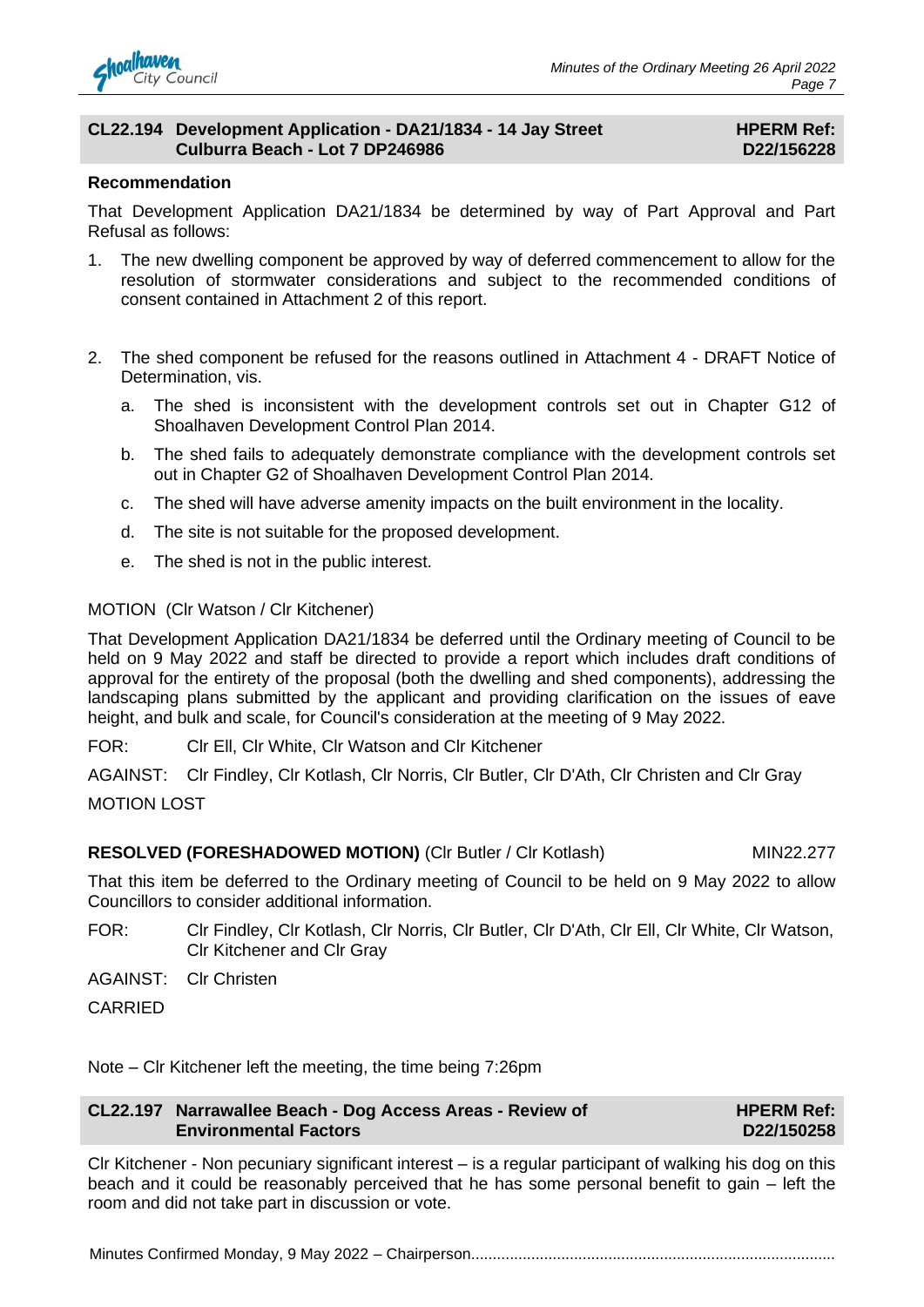

Clr Butler – Pecuniary interest – A donation was made to the Labor Party head office and directed to the Ward 3 Election Campaign by a member of the public who may have an interest in the matter - remained in the meeting (remotely) and took part in discussion and voted.

#### **Recommendation**

That Council, after consideration of the proposed dog off-leash area and associated works at Narrawallee Beach (the Proposed Activity) assessed in the Review of Environmental Factors dated 28 January 2022 (the REF):

- 1. Determines:
	- a. that it has examined and taken into account, to the fullest extent possible, all matters affecting, or likely to affect, the environment by reason of the Proposed Activity.
	- b. that the Proposed Activity is unlikely to significantly affect the environment provided that the proposed safeguards and mitigation measures identified in the REF are adopted and implemented, and therefore, an Environmental Impact Statement is not required to be obtained, examined, and considered in respect of the Proposed Activity; and
	- c. to adopt and implement the proposed environmental safeguards, mitigation measures and controls identified in the REF.
- 2. Pursuant to section 13(6) of the Companion Animals Act 1998, declare that part of Narrawallee Beach between BA8 and BA2 identified in Figure 3 of the REF to be an off-leash area between the hours of 4pm and 8am Australian Eastern Daylight-Saving Time and between 3pm and 10am Australian Eastern Standard Time.
- 3. Pursuant to section 14(1)(d) of the Companion Animals Act 1998 declare that part of Narrawallee Beach at BA1; between BA9 and BA15; and between IA1 and IA3 as identified in Figure 3 of the REF to be dog prohibited.

#### **RESOLVED** (CIr Butler / CIr White) MIN22.278

That Council:

- 1. Postpone making a determination and direct Council staff to undertake further investigations, and:
- 2. Temporarily hold in place the current on-leash / off-leash provisions pending further investigation and the review of the Access Areas for Dogs Policy.
- FOR: Clr Findley, Clr Kotlash, Clr Norris, Clr Butler, Clr D'Ath, Clr Ell, Clr Christen, Clr White, Clr Watson and Clr Gray

AGAINST: Nil

CARRIED

Note – Clr Kitchener returned to the meeting, the time being 7:35pm.

### **CALL OVER OF THE BUSINESS PAPER**

#### **Call Over of Business Paper - En bloc**

**RESOLVED** (Clr White / Clr Kitchener) MIN22.279

That the following items from the Committee Reports be resolved en bloc:

• AA22.4 – Aboriginal Advisory Committee Representative on Shoalhaven Arts Board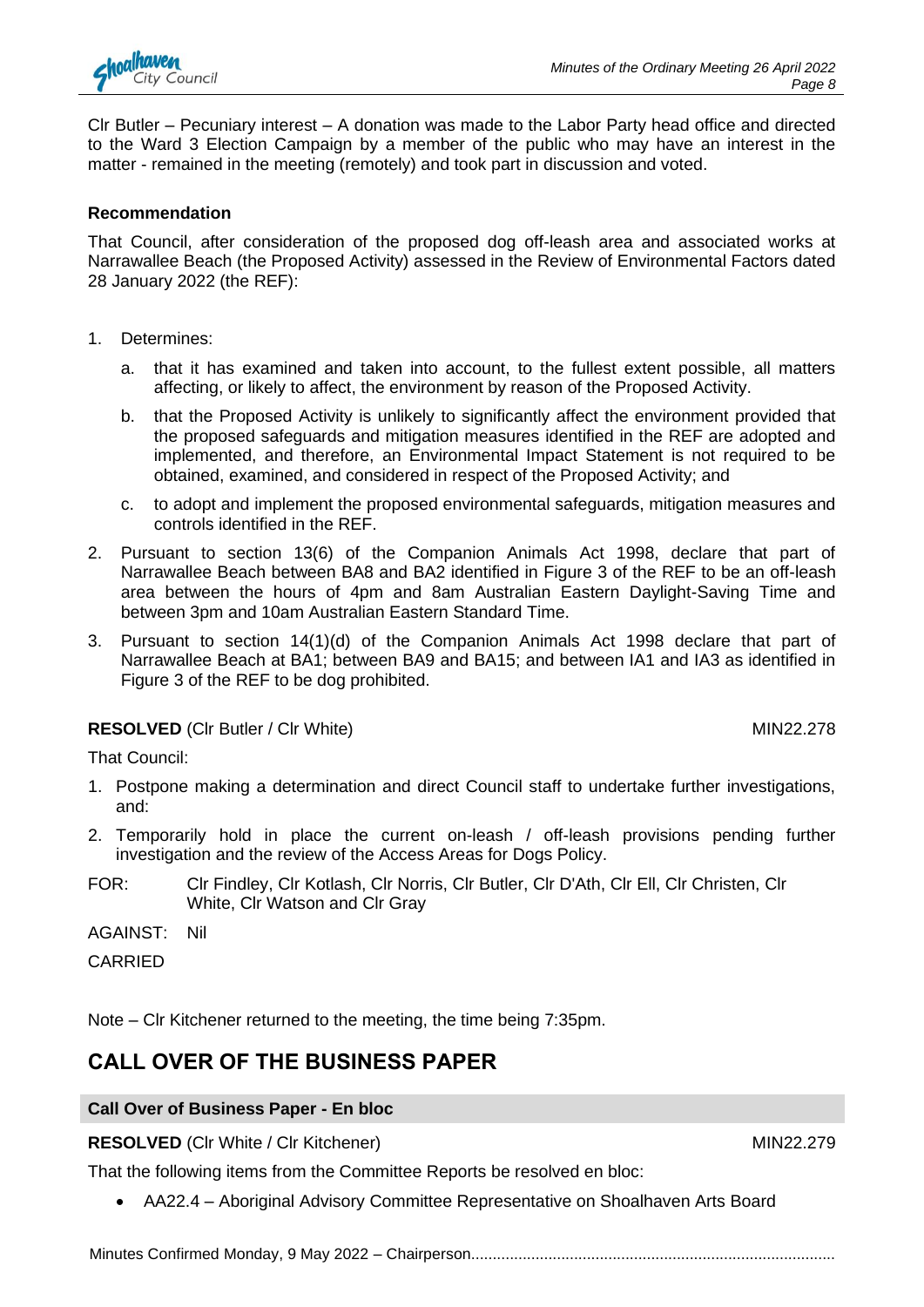- CFM22.3 Update on Filling the Current Central FRMC Vacancy
- CFM22.4 St Georges Basin Floodplain Risk Management Study and Plan Update

Note – the items will be marked with an asterisk (\*) in these Minutes.

FOR: Clr Findley, Clr Kotlash, Clr Norris, Clr Butler, Clr D'Ath, Clr Ell, Clr Christen, Clr White, Clr Watson, Clr Kitchener and Clr Gray

AGAINST: Nil

CARRIED

#### **Call Over of Business Paper - En bloc**

#### **RESOLVED** (CIr Ell / CIr Norris) MIN22.280

That the following items from the City Performance Directorate be resolved en bloc:

- CL22.188 Ongoing Register of Pecuniary Interest Returns March 2022
- CL22.189 LGNSW Destination & Visitor Economy Conference 2022 Annual NSW Local Roads

Note – the items will be marked with an asterisk (\*) in these Minutes.

FOR: Clr Findley, Clr Kotlash, Clr Norris, Clr Butler, Clr D'Ath, Clr Ell, Clr Christen, Clr White, Clr Watson, Clr Kitchener and Clr Gray

AGAINST: Nil

CARRIED

#### **Call Over of Business Paper - En bloc**

**RESOLVED** (CIr Gray / CIr White) MIN22.281

That the following items from the City Futures Directorate be resolved en bloc:

- CL22.191 Endorsement for Exhibition Draft Local Approvals Policy
- CL22.192 Support for Carnivals, Festivals and Events

Note – the items will be marked with an asterisk (\*) in these Minutes.

FOR: Clr Findley, Clr Kotlash, Clr Norris, Clr Butler, Clr D'Ath, Clr Ell, Clr Christen, Clr White, Clr Watson, Clr Kitchener and Clr Gray

AGAINST: Nil

CARRIED

#### **Call Over of Business Paper - En bloc**

#### **RESOLVED** (CIr Gray / CIr Norris) MIN22.282

That the following items from the City Lifestyles Directorate be resolved en bloc:

- CL22.198 Design Options and Way Forward Refurbishment of the Bomaderry Basketball Stadium and Integration with the Shoalhaven Indoor Sports Centre
- CL22.202 Request for Community Consultative Body Change of Boundary Kangaroo Valley Community Consultative Body

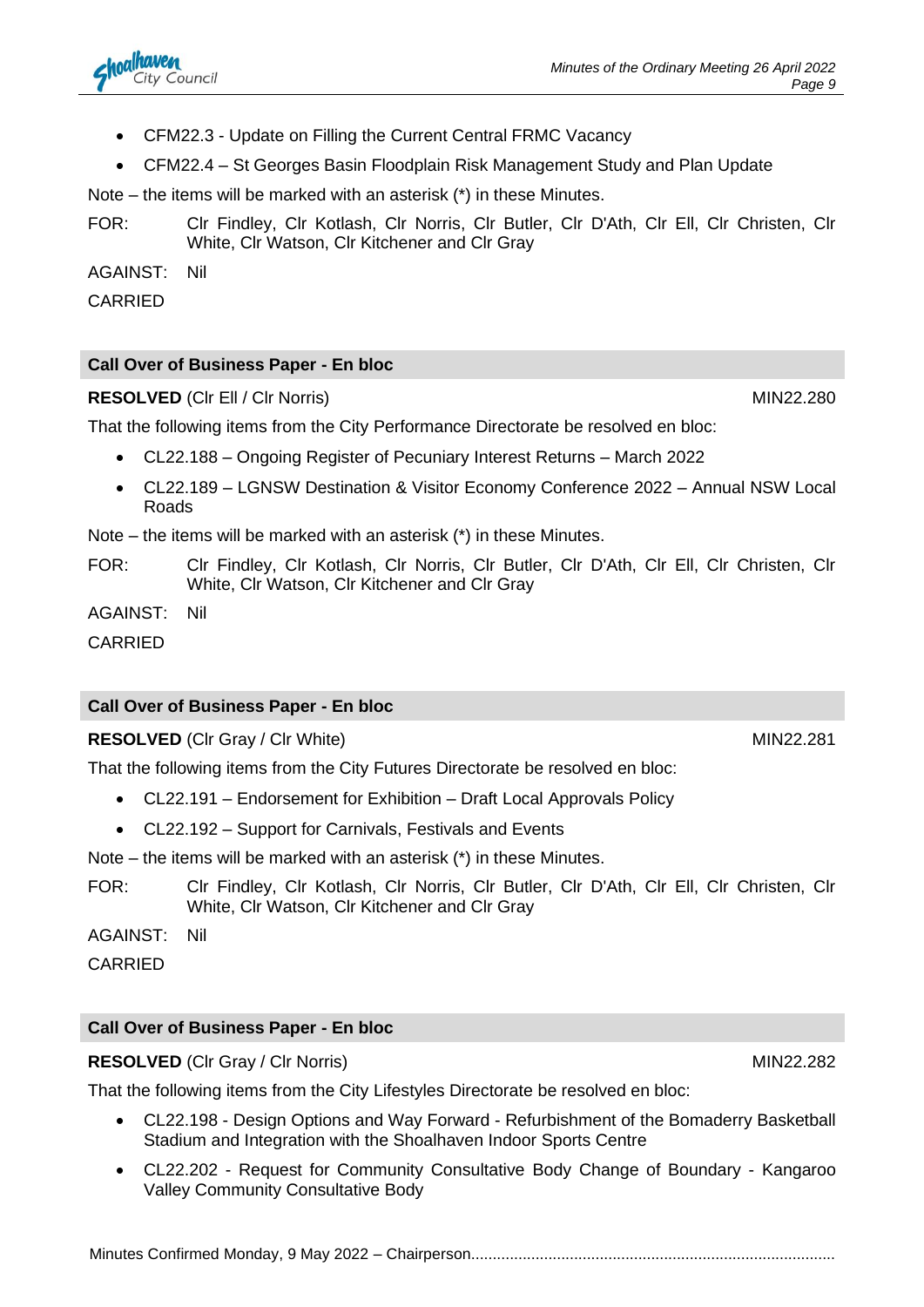

Note – the items will be marked with an asterisk (\*) in these Minutes.

FOR: Clr Findley, Clr Kotlash, Clr Norris, Clr Butler, Clr D'Ath, Clr Ell, Clr Christen, Clr White, Clr Watson, Clr Kitchener and Clr Gray

AGAINST: Nil

CARRIED

#### **Call Over of Business Paper - En bloc**

**RESOLVED** (CIr Ell / CIr White) MIN22.283

That the following item from Shoalhaven Water be resolved en bloc:

• CL22.204 - Payment of Dividend from Shoalhaven Water 2020-21

Note – the items will be marked with an asterisk (\*) in these Minutes.

CARRIED

### **REPORT OF THE ABORIGINAL ADVISORY COMMITTEE - 22 MARCH 2022**

**Items marked with an \* were resolved 'en bloc'.**

| <b>Shoalhaven Arts Board</b> |  | AA22.4 Aboriginal Advisory Committee Representative on | <b>HPERM Ref:</b><br>D22/103589 |
|------------------------------|--|--------------------------------------------------------|---------------------------------|
|                              |  |                                                        |                                 |

**RESOLVED\*** (CIr White / CIr Kitchener) MIN22.284

That:

- 1. Council request the Shoalhaven Arts Board conduct a public EOI process for the position of Aboriginal Representative on the Shoalhaven Arts Board, for the term of membership, being four (4) years, in accordance with the Shoalhaven Arts Board Terms of Reference.
- 2. A report be submitted back to the Aboriginal Advisory Committee (AAC) on the outcome of the EOI process for endorsement.
- FOR: Clr Findley, Clr Kotlash, Clr Norris, Clr Butler, Clr D'Ath, Clr Ell, Clr Christen, Clr White, Clr Watson, Clr Kitchener and Clr Gray

AGAINST: Nil

CARRIED

#### **AA22.8 Additional Item - Budget Bid Plan of Management for Cullunghutti**

#### **Recommendation**

That:

- 1. Council consider the Capital Operational Budget request of \$50,000 to resolve issues with respect to Cullunghutti and do so through the next quarterly review.
- 2. A formal discussion between Jerrinja LALC, NPWS and elected Council be organised, with regard to issues around Cullunghutti Plan of Management.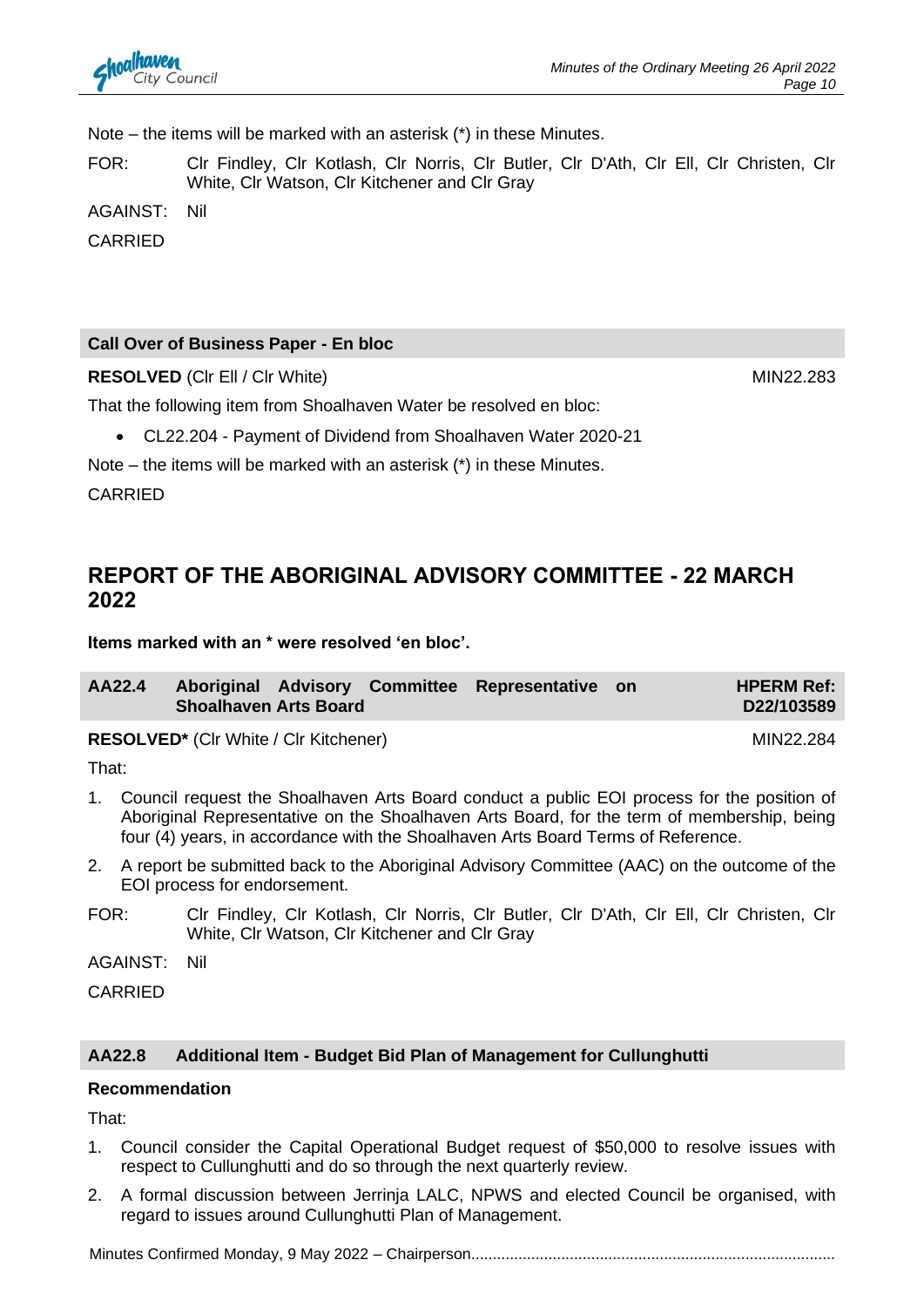

3. The Aboriginal Advisory Committee and Councillors be provided with a copy of the "Cullunghutti: The Mountain And Its People 'A documentary listing of Cullunghutti Mountain from 1770 to 1920 a report for the community' – Produced for the Office of Environment and Heritage (Nowra) in April 2013" written by Kate Waters. Noting the budget implication of approximately \$800 to be taken from the Community Connections Budget.

#### **RESOLVED** (CIr White / CIr Butler) MIN22.285

That:

- 1. Council allocate the Capital Operational Budget request of \$50,000 to resolve issues with respect to Cullunghutti and do so through the next quarterly review.
- 2. A formal discussion between Jerrinja LALC, NPWS and elected Council be organised, with regard to issues around Cullunghutti Plan of Management.
- 3. The Aboriginal Advisory Committee and Councillors be provided with a copy of the "Cullunghutti: The Mountain And Its People 'A documentary listing of Cullunghutti Mountain from 1770 to 1920 a report for the community' – Produced for the Office of Environment and Heritage (Nowra) in April 2013" written by Kate Waters. Noting the budget implication of approximately \$800 to be taken from the Community Connections Budget.
- FOR: Clr Findley, Clr Kotlash, Clr Norris, Clr Butler, Clr D'Ath, Clr Ell, Clr Christen, Clr White, Clr Watson, Clr Kitchener and Clr Gray

AGAINST: Nil

CARRIED

## **REPORT OF THE CENTRAL FLOODPLAIN RISK MANAGEMENT COMMITTEE - 8 APRIL 2022**

| CFM22.3 Update on Filling the Current Central FRMC vacancy | <b>HPERM Ref:</b><br>D22/101345 |
|------------------------------------------------------------|---------------------------------|
|                                                            |                                 |

**RESOLVED\*** (Clr White / Clr Kitchener) MIN22.286

That Council:

1. Receive this report for information; and

2. Endorse the appointment of Mr David Reynolds to the Central FRMC.

FOR: Clr Findley, Clr Kotlash, Clr Norris, Clr Butler, Clr D'Ath, Clr Ell, Clr Christen, Clr White, Clr Watson, Clr Kitchener and Clr Gray

AGAINST: Nil

CARRIED

| CFM22.4 St Georges Basin Floodplain Risk Management Study<br>and Plan Update | <b>HPERM Ref:</b><br>D22/87436 |
|------------------------------------------------------------------------------|--------------------------------|
|                                                                              |                                |

#### **RESOLVED\*** (CIr White / CIr Kitchener) MIN22.287

That Council:

- 1. Receive the draft St Georges Basin Flood Study report for information; and
- 2. Endorse the commencement of public exhibition and community engagement for the Draft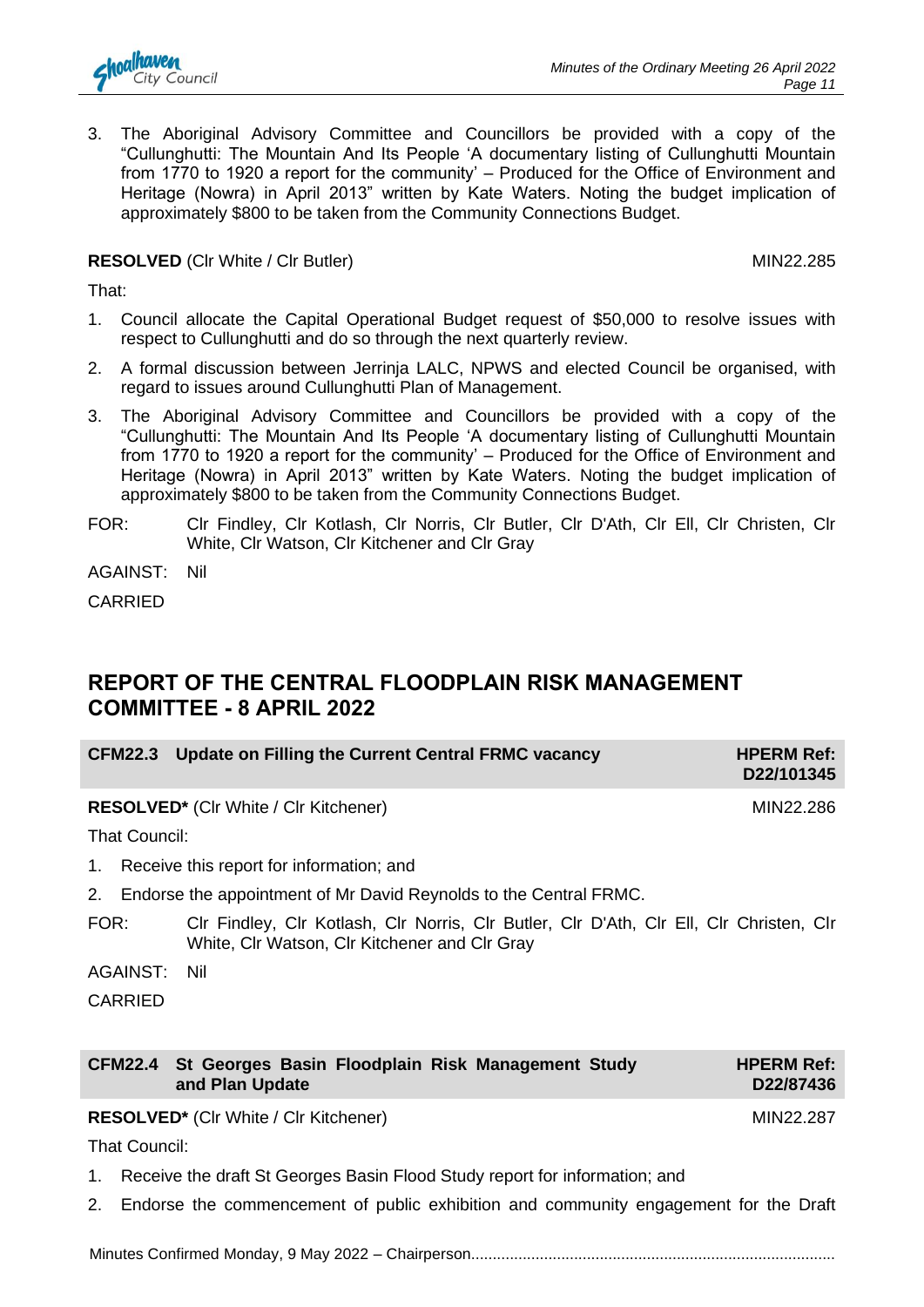Flood Study.

FOR: Clr Findley, Clr Kotlash, Clr Norris, Clr Butler, Clr D'Ath, Clr Ell, Clr Christen, Clr White, Clr Watson, Clr Kitchener and Clr Gray

AGAINST: Nil

CARRIED

### **REPORTS**

**Items marked with an \* were resolved 'en bloc'.**

| CL22.188 Ongoing Register of Pecuniary Interest Returns - March | <b>HPERM Ref:</b> |
|-----------------------------------------------------------------|-------------------|
| 2022                                                            | D22/102171        |

RESOLVED<sup>\*</sup> (Clr Ell / Clr Norris) MIN22.288

That the report of the Chief Executive Officer regarding the Ongoing Register of Pecuniary Interest Returns lodged for the period of 1 March to 31 March 2022 be received for information.

FOR: Clr Findley, Clr Kotlash, Clr Norris, Clr Butler, Clr D'Ath, Clr Ell, Clr Christen, Clr White, Clr Watson, Clr Kitchener and Clr Gray

AGAINST: Nil

CARRIED

| CL22.189 LGNSW Destination & Visitor Economy Conference 2022<br>- Annual NSW Local Roads Congress 2022 | <b>HPERM Ref:</b><br>D22/158405 |
|--------------------------------------------------------------------------------------------------------|---------------------------------|
|                                                                                                        |                                 |

**RESOLVED<sup>\*</sup>** (CIr Ell / CIr Norris) MIN22.289

That Council:

- 1. Notes the details of the following conferences:
	- a. LGNSW Destination & Visitor Economy Conference scheduled for 17 to 19 May 2022 in Orange, NSW.
	- b. Annual NSW Local Roads Congress 2022 scheduled for 6 June 2022 in Sydney, NSW
- 2. Authorises available Councillors to attend the conference and such attendance be deemed Council Business.
- 3. Travel, registration fees, accommodation and all reasonable out-of-pocket expenses be met in accordance with its adopted policy.
- 4. Request Councillors attending the conference to provide a written report within 30 days of returning from the conference.
- FOR: Clr Findley, Clr Kotlash, Clr Norris, Clr Butler, Clr D'Ath, Clr Ell, Clr Christen, Clr White, Clr Watson, Clr Kitchener and Clr Gray

AGAINST: Nil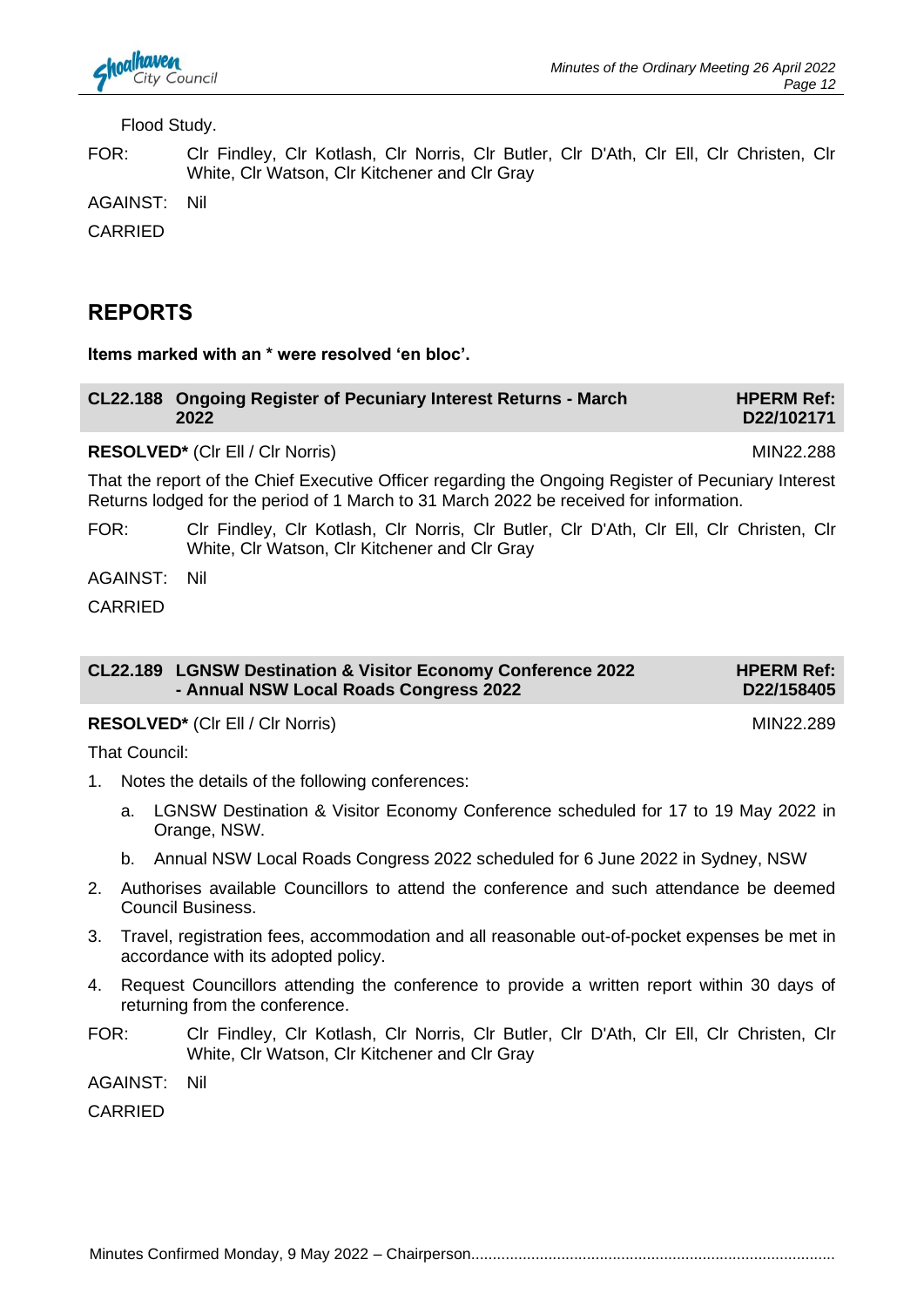

#### **CL22.190** Investment Report - March 2022 **HPERM Ref: HPERM Ref:**

**D22/147875**

#### **Recommendation**

That Council:

- 1. Receive the Record of Investments for the Period to 31 March 2022.
- 2. Note that Council's total Investment Portfolio (excluding the Long-Term Growth Fund) returned 0.76% per annum for the month of March 2022, exceeding the benchmark AusBond Bank Bill Index (0.04% pa) by 72 basis points (0.72%).
- 3. Note the performance of the Long-Term Growth Fund as presented in the report.

#### **RESOLVED** (CIr Christen / CIr Ell) **MIN22.290**

That Council:

- 1. Receive the Record of Investments for the Period to 31 March 2022.
- 2. Note that Council's total Investment Portfolio (excluding the Long-Term Growth Fund) returned 0.76% per annum for the month of March 2022, exceeding the benchmark AusBond Bank Bill Index (0.04% pa) by 72 basis points (0.72%).
- 3. Note the performance of the Long-Term Growth Fund as presented in the report.
- FOR: Clr Findley, Clr Kotlash, Clr Norris, Clr Butler, Clr D'Ath, Clr Ell, Clr Christen, Clr White, Clr Watson, Clr Kitchener and Clr Gray

AGAINST: Nil

CARRIED

#### **Procedural Motion - Bring Item Forward**

**RESOLVED** (CIr Findley / CIr Christen) MIN22.291

That the matter of item CL22.203 be brought forward for consideration.

CARRIED

#### **CL22.203 Renewable Power Purchase Agreement (PPA) and Small Sites Electricity Procurement**

#### **Recommendation**

That:

- 1. Council approves the switch for its Small Sites electricity supply agreement from the NSW Government contract 776 (expiring) to the new NSW Government contract 3062 with Shell Energy Retail Pty Ltd for an initial 3-year term, commencing 1 July 2022 until 1 July 2025, and authorise the CEO to execute the contract where time constraints for acceptance of a tender may prevent the matter being reported to a Council Meeting.
- 2. Council selects 100% GreenPower for all Small Sites for year 2024/2025 only, under the initial 3-year retail electricity supply agreement on contract 3062 at an additional annual cost of approximately \$50,000.
- 3. For the renewable Power Purchase Agreement (PPA) tender proposed for Large Sites and Street Lighting, Council delegate authority to the Chief Executive Officer to award the tender (due to the potential of a limited tender validity period) and to execute the contract on behalf of Shoalhaven City Council.

Minutes Confirmed Monday, 9 May 2022 – Chairperson.....................................................................................

**HPERM Ref: D22/144601**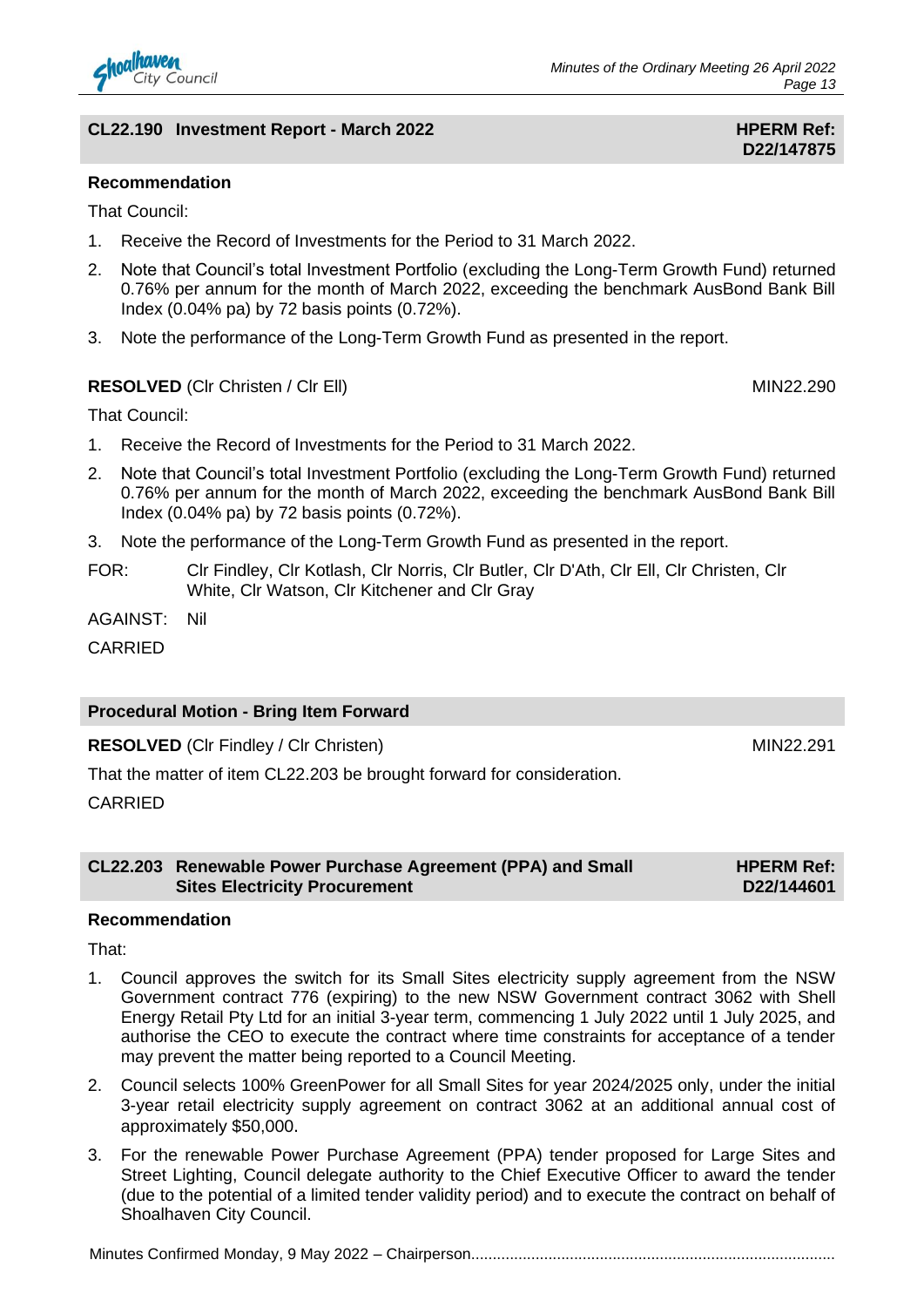

#### **RESOLVED** (CIr Findley / CIr Christen) MIN22.292

That:

- 1. Council approves the switch for its Small Sites electricity supply agreement from the NSW Government contract 776 (expiring) to the new NSW Government contract 3062 with Shell Energy Retail Pty Ltd for an initial 3-year term, commencing 1 July 2022 until 1 July 2025, and authorise the CEO to execute the contract where time constraints for acceptance of a tender may prevent the matter being reported to a Council Meeting.
- 2. Council selects 100% GreenPower for all Small Sites for year 2024/2025 only, under the initial 3-year retail electricity supply agreement on contract 3062 at an additional annual cost of approximately \$50,000.
- 3. For the renewable Power Purchase Agreement (PPA) tender proposed for Large Sites and Street Lighting, Council delegate authority to the Chief Executive Officer to award the tender (due to the potential of a limited tender validity period) and to execute the contract on behalf of Shoalhaven City Council.
- FOR: Clr Findley, Clr Kotlash, Clr Norris, Clr Butler, Clr D'Ath, Clr Ell, Clr Christen, Clr White, Clr Watson, Clr Kitchener and Clr Gray

AGAINST: Nil

CARRIED

#### **Items marked with an \* were resolved 'en bloc'.**

| CL22.191 Endorsement for Exhibition - Draft Local Approvals<br><b>Policy</b> | <b>HPERM Ref:</b><br>D22/109093 |
|------------------------------------------------------------------------------|---------------------------------|
|                                                                              |                                 |

**RESOLVED<sup>\*</sup>** (Clr Gray / Clr White) MIN22.293

That Council:

- 1. Endorse the draft Local Approvals Policy (LAP) at Attachment 1 for public exhibition.
- 2. Publicly exhibit the draft Local Approvals Policy for 28 days and receive comments for 42 days from the commencement of the exhibition period in accordance with Section 160 of the *Local Government Act 1993.*
- 3. Receive a further report following public exhibition to enable any submissions to be fully considered and any changes made prior to:
	- a. Council adoption; and
	- b. Subsequent process to obtain consent of the Chief Executive Officer (CEO) of NSW Office of Local Government for Part 1 of the Local Approvals Policy prior to finalisation.
- 4. Will not take compliance action against recipients of Resilience NSW's Pod Program if the 2022 LAP is not finalised prior to the end of the approved leases.
- FOR: Clr Findley, Clr Kotlash, Clr Norris, Clr Butler, Clr D'Ath, Clr Ell, Clr Christen, Clr White, Clr Watson, Clr Kitchener and Clr Gray
- AGAINST: Nil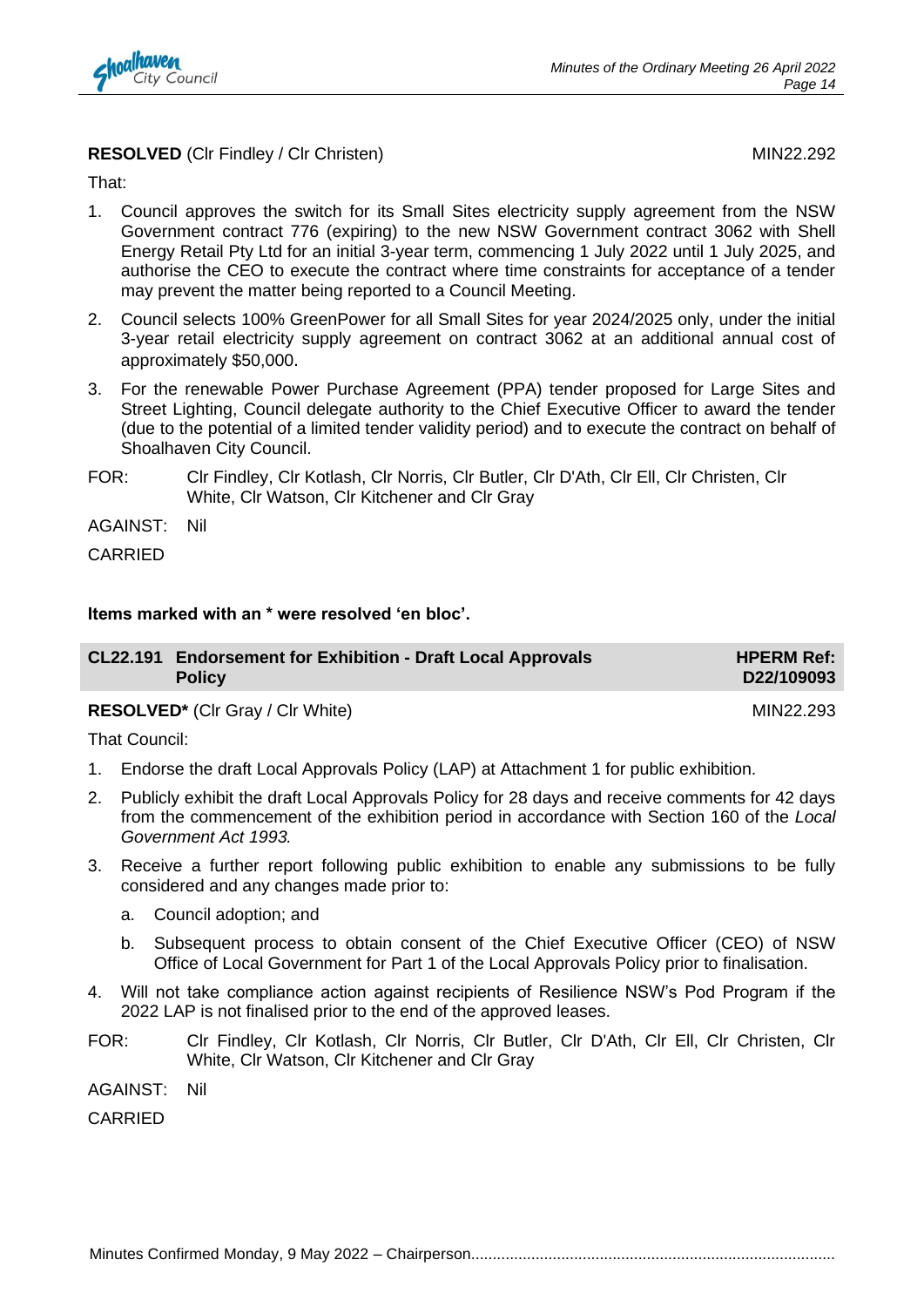#### **CL22.175 Public Exhibition Outcomes - Planning Proposal PP026 - Coastal Hazards Review (Revised Approach)**

#### **HPERM REF: D22/112906**

Item dealt with earlier in the meeting see MIN22.276.

#### **CL22.192 Support for Carnivals, Festivals and Events HPERM Ref: HPERM Ref:**

**RESOLVED<sup>\*</sup>** (Clr Gray / Clr White) MIN22.294

**D21/479656**

That Council:

- 1. Receive the report on Support for Carnivals, Festivals and Events for information and recognise that Events, Festivals and Carnivals are currently supported in various ways as referenced in the report.
- 2. Request that staff review the current Event Application Process in line with feedback from Show Societies outlined in this report. The review will include a focus on streamlining the Event Application Process with recurring community events.
- FOR: Clr Findley, Clr Kotlash, Clr Norris, Clr Butler, Clr D'Ath, Clr Ell, Clr Christen, Clr White, Clr Watson, Clr Kitchener and Clr Gray

AGAINST: Nil

CARRIED

| CL22.193 Request To Form A New Committee - Shoalhaven | <b>HPERM Ref:</b> |
|-------------------------------------------------------|-------------------|
| <b>Economic Growth and Advocacy (SEGA) Group</b>      | D22/153392        |

#### **Recommendation**

That Council:

- 1. Disestablish the:
	- a. Shoalhaven Tourism Advisory Group (STAG),
	- b. Business, Employment and Development Committee (BEDC)
- 2. Formally thank all existing members of the current committees for their volunteer service to Council.
- 3. Establish the "Shoalhaven Economic Growth and Advocacy (SEGA) Group", and
	- a. Endorse the Draft Terms of Reference (see Attachment) as a final document
	- b. Request staff to
		- i. recruit for members of the newly established group, ensuring all retiring members of STAG and BEDC are given an opportunity to reapply for the new group.
		- ii. set up a schedule of meetings as per the Terms of Reference once new members are recruited.

#### **RESOLVED** (CIr White / CIr Ell) MIN22.295

That Council:

- 1. Disestablish the:
	- a. Shoalhaven Tourism Advisory Group (STAG),
	- b. Business, Employment and Development Committee (BEDC)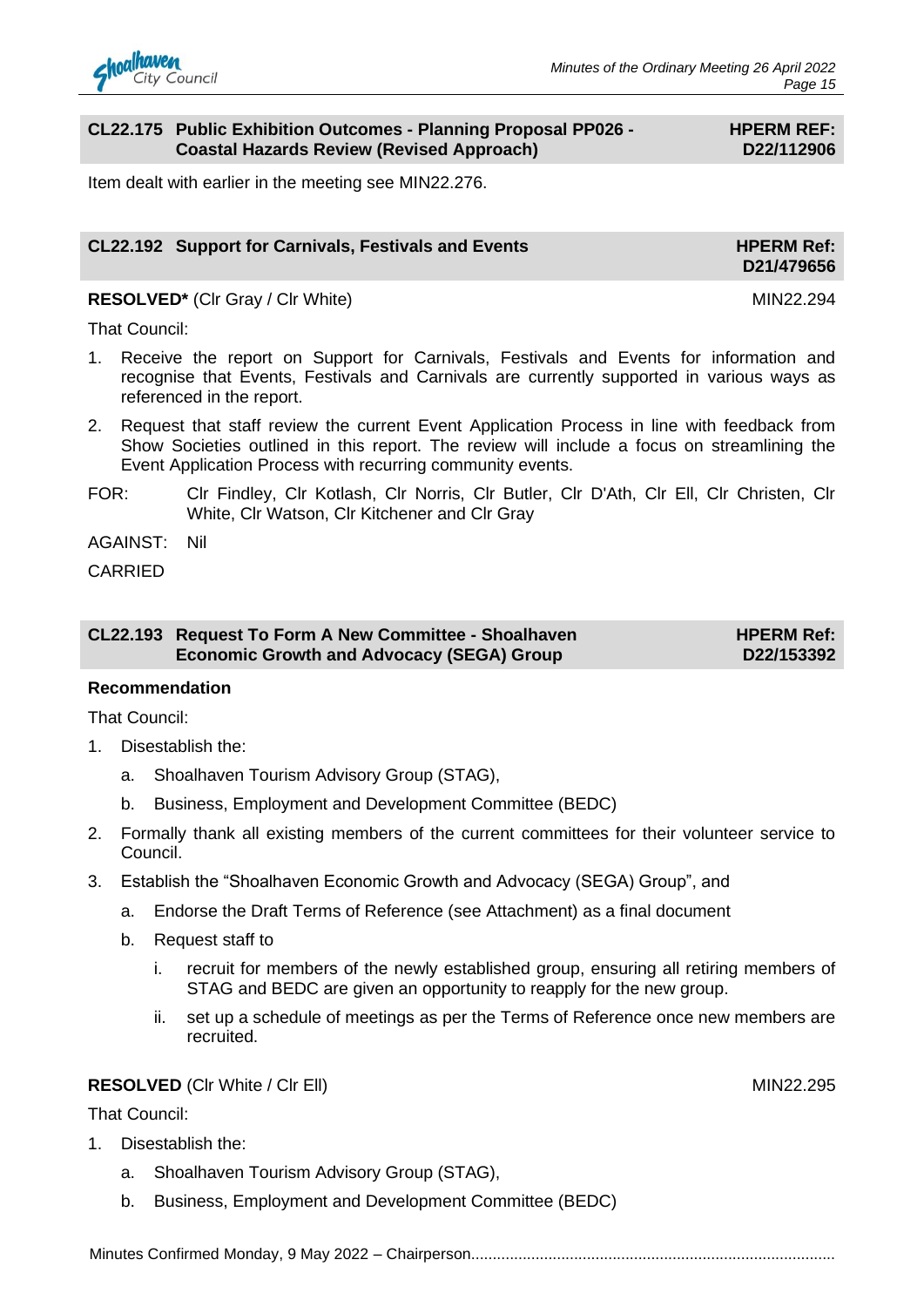

- 2. Formally thank all existing members of the current committees for their volunteer service to Council.
- 3. Establish the "Shoalhaven Economic Growth and Advocacy (SEGA) Group", and
	- a. Present the Draft Terms of Reference (see Attachment) to the new Committee
	- b. Request staff to
		- i. recruit for members of the newly established group, ensuring all retiring members of STAG and BEDC are given an opportunity to reapply for the new group.
		- ii. set up a schedule of meetings as per the Terms of Reference once new members are recruited.
	- c. Following formation, the SEGA Group be asked to provide their view as to the scope and range of work to be undertaken and a report be submitted to Council for information. Examples of matters to be considered include diversification of the local economy, supporting the establishment of new SMEs, and supporting full time job creation.
- 4. Meet with both the STAG and BEDC (together or separately) and brief them on the outcome of Council's consideration of this report and the proposed Terms of Reference of the SEGA Group.
- FOR: Clr Findley, Clr Kotlash, Clr Norris, Clr Butler, Clr D'Ath, Clr Ell, Clr Christen, Clr White, Clr Watson, Clr Kitchener and Clr Gray

AGAINST: Nil

CARRIED

#### **Procedural Motion – Adjournment of Meeting**

**RESOLVED** (CIr Ell / CIr Christen) MIN22.296

That the meeting be adjourned until 8:30pm to allow for refreshments.

FOR: Clr Findley, Clr Kotlash, Clr Norris, Clr Butler, Clr D'Ath, Clr Ell, Clr Christen, Clr White, Clr Watson, Clr Kitchener and Clr Gray

AGAINST: Nil

CARRIED

Note: The meeting was adjourned, the time being 8:01pm.

Note: The meeting reconvened, the time being 8:34pm with the following persons present:

Clr Amanda Findley - Chairperson Clr John Kotlash Clr Matthew Norris Clr Liza Butler (remotely) Clr Moo D'Ath Clr Paul Ell Clr Evan Christen Clr Patricia White Clr Greg Watson Clr Mark Kitchener Clr Tonia Gray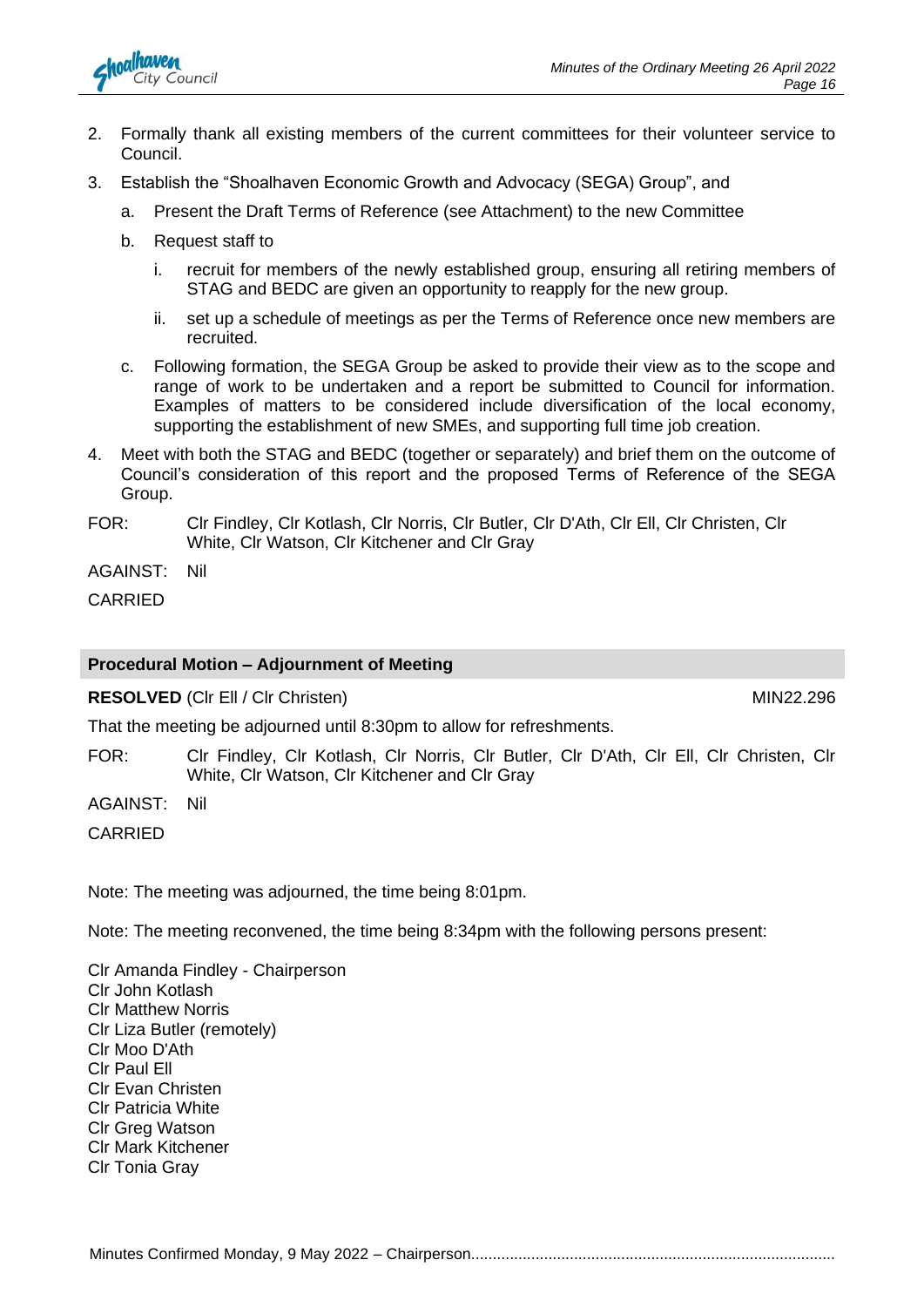

#### **CL22.194 Development Application - DA21/1834 - 14 Jay Street Culburra Beach - Lot 7 DP246986**

#### **HPERM REF: D22/156228**

Item dealt with earlier in the meeting see MIN22.277.

#### **CL22.195 Bawley Point/Kioloa - Skatepark & Recreation Hub - Survey Results HPERM Ref: D21/457098**

#### **Recommendation**

That Council:

- 1. Propose to take no further action at this time, as there is not a clear majority of support for a skate park in Bawley Point/Kioloa.
- 2. Identify the inclusion of investigations for a Recreation Hub (including options for a skate park) into the Community Infrastructure Strategic Plan review.
- 3. Subject to necessary funding being approved in the (draft) 2022/23 budget, proceed with upgrades to existing playground infrastructure at Bawley Point Reserve and Kioloa Sportsground.

#### **RESOLVED** (CIr Butler / CIr White) MIN22.297

That Council:

- 1. Propose to take no further action at this time, as there is not a clear majority of support for a skate park in Bawley Point/Kioloa.
- 2. Encourages Bawley Point, Kioloa, Termeil Community Association (BPKTCA) to investigate grant opportunities, in liaison with Council Staff, to undertake a Community-Led Strategic Plan and Master Plan that, in consultation with Council staff, may identify the inclusion of a Recreation Hub (including options for a skate park) into the Community.
- 3. Council staff report back to Council as those investigations proceed including the potential for Council to contribute to the development of the Strategic Plan.
- 4. Subject to necessary funding being approved in the (draft) 2022/23 budget, proceed with upgrades to existing playground infrastructure at Bawley Point Reserve and Kioloa Sportsground as part of Council's ongoing asset replacement plan.
- FOR: Clr Findley, Clr Kotlash, Clr Norris, Clr Butler, Clr D'Ath, Clr Ell, Clr Christen, Clr White, Clr Watson, Clr Kitchener and Clr Gray

AGAINST: Nil

**CARRIED** 

#### **CL22.196 Access Areas for Dogs Policy Review - Community Consultation Overview and Proposed Way Forward HPERM Ref: D22/63536**

Clr Butler - Pecuniary interest – A donation was made to the Labor Party head office and directed to the Ward 3 Election Campaign by a member of the public who may have an interest in the matter - remained in the meeting (remotely) and took part in discussion and voted.

#### **Recommendation**

That Council:

1. Receive this report for information as an overview of community consultation undertaken in 2021 associated with the review of Access Areas for Dogs Policy.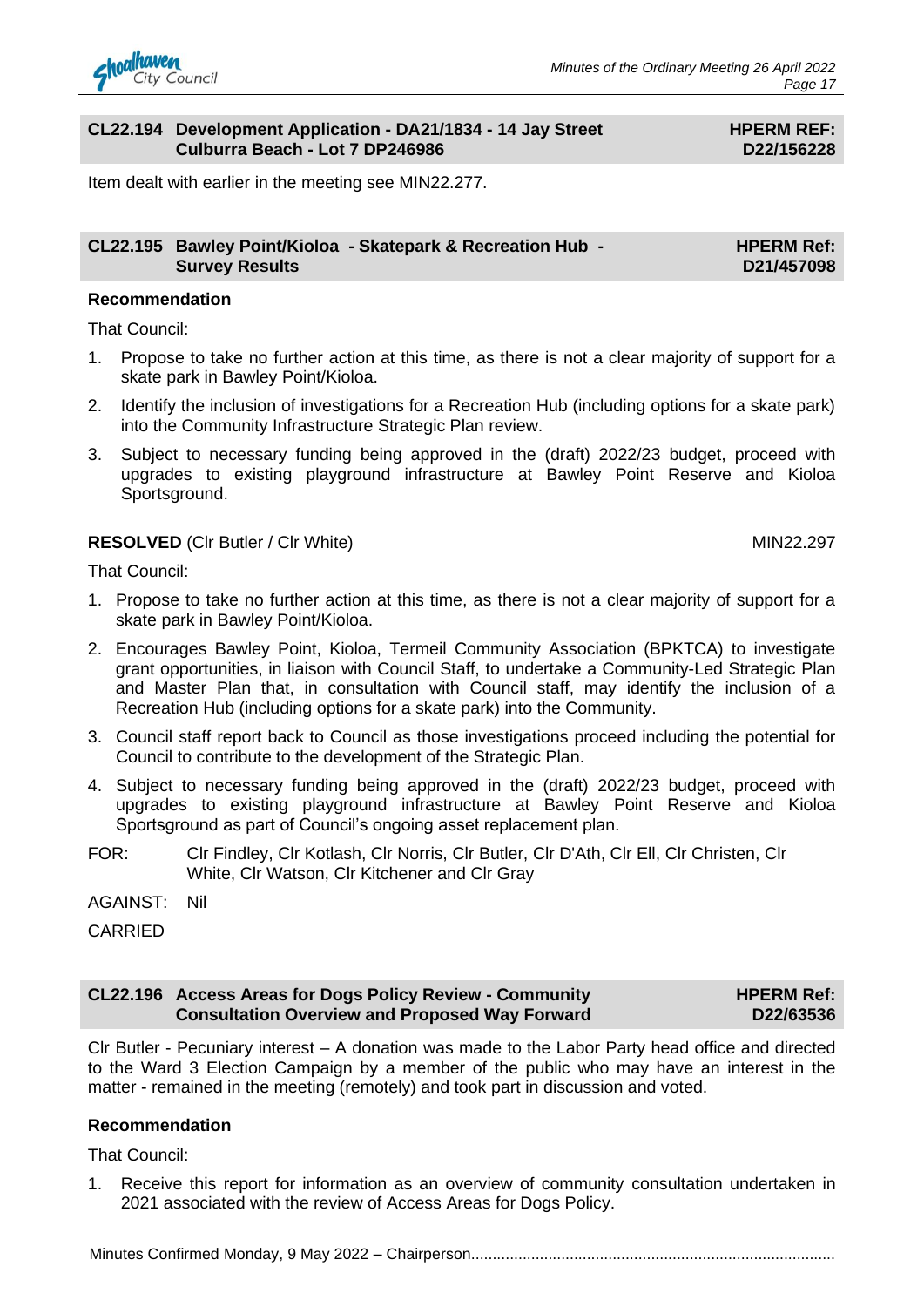

- 2. Acknowledge and commend the involvement and interest of the community in providing feedback on the Access Areas for Dogs Policy.
- 3. Endorse the proposed methodology in relation to reviewing the Access Areas for Dogs Policy and Dog Off-Leash Guide based on the community feedback received to date.
- 4. Recognise that appropriate environmental due diligence must be exercised by Council, and environmental assessments are required in line with State and Commonwealth legislation for dog access areas.
- 5. Allocate a budget of \$180,000 from Council's Dog Off-leash Internal Reserve to fund the engagement of resources in Environmental Services, City Development to undertake the required environmental assessments in-house.
- 6. Receive a future report once resources are engaged on the scope of environmental assessments to be undertaken and the associated timeline to complete, noting that this work is required to be undertaken prior to a revised draft Access Areas for Dogs Policy being prepared.
- 7. Receive a future report on the proposed revised draft Access Areas for Dogs Policy, which will seek a Council resolution to place a revised draft Access Areas for Dogs Policy document on public exhibition.
- 8. Continue to liaise and engage with key stakeholders and community throughout the Policy review process.

#### **RESOLVED** (Clr White / Clr Christen) MIN22.298

That Council:

- 1. Receive this report for information as an overview of community consultation undertaken in 2021 associated with the review of Access Areas for Dogs Policy.
- 2. Acknowledge and commend the involvement and interest of the community in providing feedback on the Access Areas for Dogs Policy.
- 3. Endorse the proposed methodology in relation to reviewing the Access Areas for Dogs Policy and Dog Off-Leash Guide based on the community feedback received to date.
- 4. Recognise that appropriate environmental due diligence must be exercised by Council, and environmental assessments are required in line with State and Commonwealth legislation for dog access areas.
- 5. Allocate a budget of \$180,000 from Council's Dog Off-leash Internal Reserve to fund the engagement of resources in Environmental Services, City Development to undertake the required environmental assessments in-house.
- 6. Receive a future report once resources are engaged on the scope of environmental assessments to be undertaken and the associated timeline to complete, noting that this work is required to be undertaken prior to a revised draft Access Areas for Dogs Policy being prepared.
- 7. Receive a future report on the proposed revised draft Access Areas for Dogs Policy, which will seek a Council resolution to place a revised draft Access Areas for Dogs Policy document on public exhibition with the report back to include:
	- a. a detailed analysis and development of an associated risk based, evidence based, compliance section to the policy. Risks to include dog density with respect to dog off leash areas (fenced, beaches) seasonality of bird breeding and holiday seasons.
	- b. analysis of the financial implications of education and compliance.
- 8. Continue to liaise and engage with key stakeholders and community throughout the Policy review process.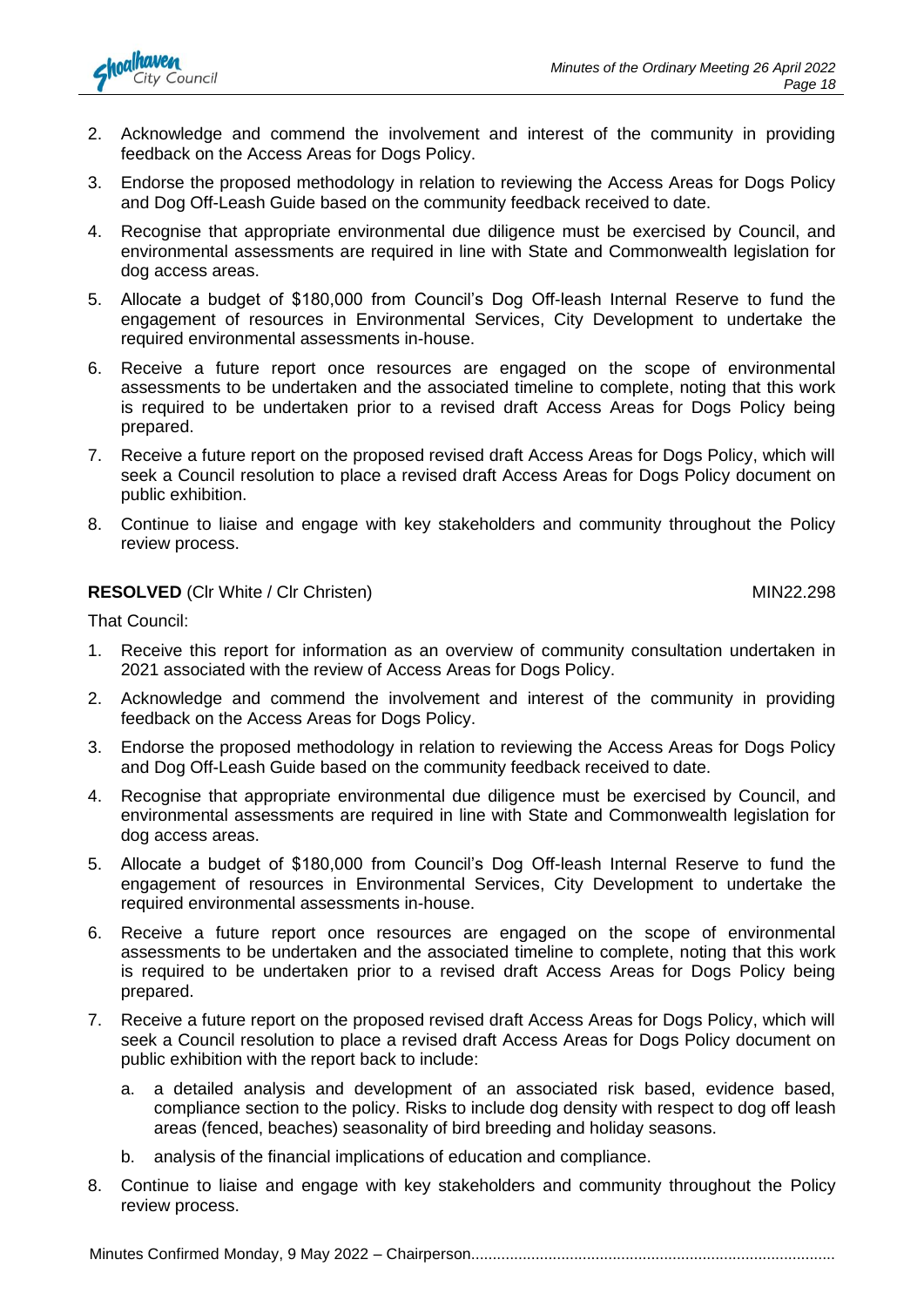

FOR: Clr Findley, Clr Kotlash, Clr Norris, Clr Butler, Clr D'Ath, Clr Ell, Clr Christen, Clr White, Clr Watson, Clr Kitchener and Clr Gray

AGAINST: Nil

CARRIED

#### **CL22.197 Narrawallee Beach - Dog Access Areas - Review of Environmental Factors HPERM REF: D22/150258**

Item dealt with earlier in the meeting see MIN22.278.

#### **Items marked with an \* were resolved 'en bloc'.**

| CL22.198 Design Options and Way Forward - Refurbishment of the | <b>HPERM Ref:</b> |
|----------------------------------------------------------------|-------------------|
| Bomaderry Basketball Stadium and Integration with the          | D21/426714        |
| <b>Shoalhaven Indoor Sports Centre</b>                         |                   |

#### **RESOLVED<sup>\*</sup>** (CIr Gray / CIr Norris) MIN22.299

That Council:

- 1. Receive this report for information on the consultation that has occurred for the refurbishment of the Bomaderry Basketball Stadium and integration with the Shoalhaven Indoor Sports Centre and the design options that have been developed.
- 2. Endorse Design Option 3 (sawcut roof with a building footprint extension) as the preferred way forward for the refurbishment of the Bomaderry Basketball Stadium.
- 3. Proceed to the Detailed Design stage, lodging of a Development Application and issuing of a Construction Certificate to advance the Bomaderry Basketball Stadium and integration with the Shoalhaven Indoor Sports Centre to become construction ready / 'shovel ready'.
- 4. Staff continue to advocate and seek grant opportunities to secure funding towards the project as it progresses to construction ready status.
- FOR: Clr Findley, Clr Kotlash, Clr Norris, Clr Butler, Clr D'Ath, Clr Ell, Clr Christen, Clr White, Clr Watson, Clr Kitchener and Clr Gray

AGAINST: Nil

CARRIED

#### **CL22.199 West Nowra Infrastructure and Recreational Facilities Upgrade Program - Investigations and Way Forward**

**HPERM Ref: D22/74387**

#### **Recommendation**

That Council:

- 1. Accept this report as an update on funding options to investigate the provision of community facilities available in West Nowra.
- 2. Note that further investigation into infrastructure and recreational facilities in the West Nowra area under the review of the Community Infrastructure Strategic Plan, currently being undertaken by Council. This is to include investigations into upgrades of the Depot Farm Picnic Area.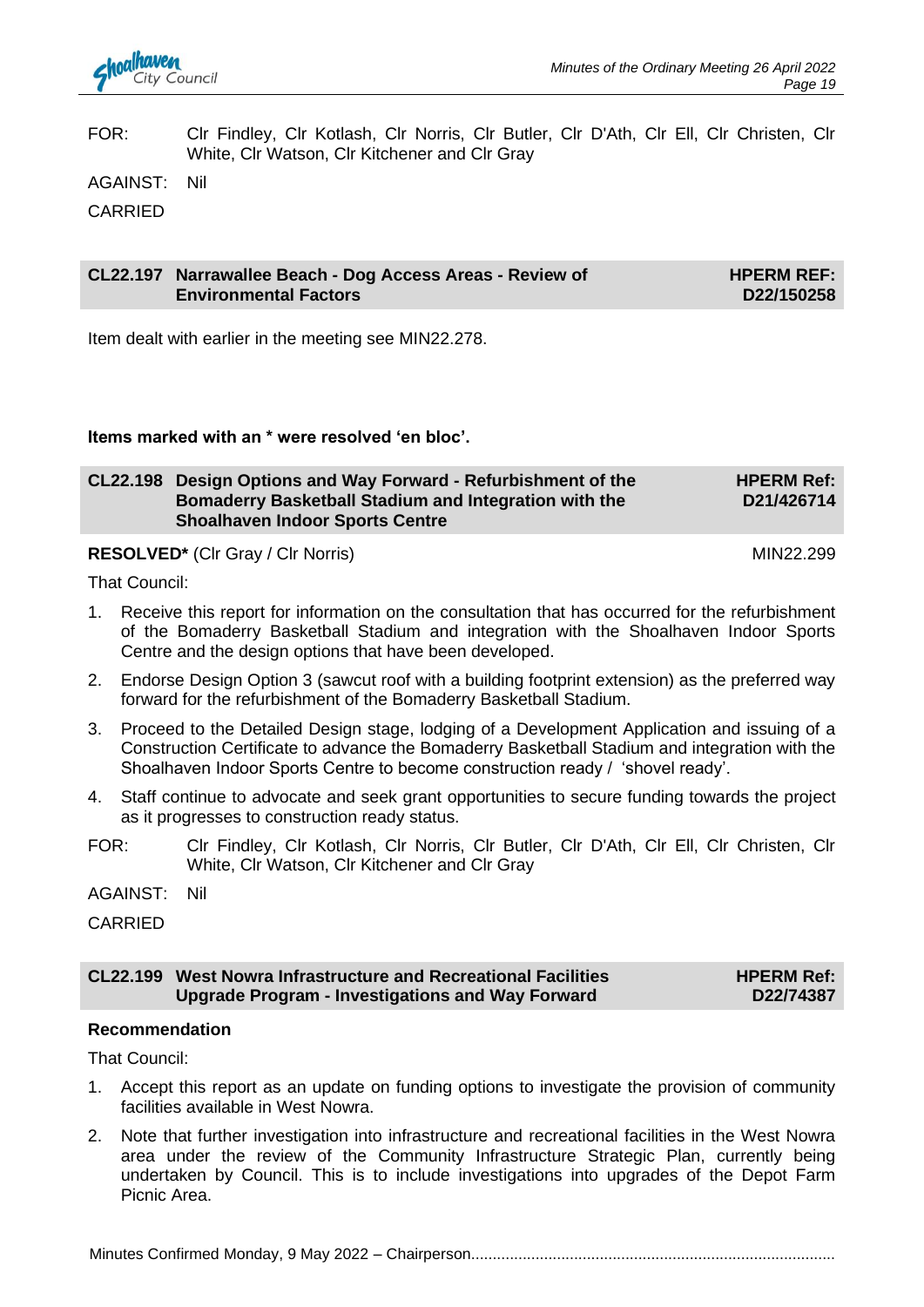

3. Note that staff are continuing to investigate opportunities for minor embellishments to existing infrastructure and open space to improve facilities for West Nowra residents and visitors.

#### **RESOLVED** (CIr Ell / CIr White) MIN22.300

That this item be deferred to the next Ordinary meeting to allow Clr Copley to take part in the discussion and vote.

- FOR: Clr Findley, Clr Kotlash, Clr Norris, Clr Butler, Clr D'Ath, Clr Ell, Clr Christen, Clr White, Clr Watson, Clr Kitchener and Clr Gray
- AGAINST: Nil

CARRIED

#### **CL22.200 South Coast Regional Arts Development Organisation update and request to Council**

**HPERM Ref: D22/150592**

#### **Recommendation**

That Council:

- 1. Support the continued development and establishment of the South Coast Regional Arts Development Organisation;
- 2. Nominate a Councillor [*Councillor name to be inserted at meeting*] to represent Shoalhaven City Council on the Board of the South Coast Regional Arts Development Organisation with an appropriate staff member as support person and proxy;
- 3. Allocate \$38,825 from the general funds in the 2022/23 FY budget as Council's financial contribution and recurrent funding + 3.5% increase year on year thereafter.
- 4. Approve under delegation that the Chief Executive Officer (Director City Lifestyles) enter into a Memorandum of Understanding (MOU) with South Coast Regional Arts Development Organisation which will also detail the provision of in-kind support to be provided by Council.

During discussion on this item Clr Wells and Clr Gray were nominated to represent Council on the Board of the South Coast Regional Arts Development Organisation. The Director City Performance held an election via show of hands and declared Clr Gray as the nominee.

#### **RESOLVED** (CIr Butler / CIr D'Ath) MIN22.301

That Council:

- 1. Support the continued development and establishment of the South Coast Regional Arts Development Organisation;
- 2. Nominate Councillor Tonia Gray to represent Shoalhaven City Council on the Board of the South Coast Regional Arts Development Organisation with an appropriate staff member as support person and proxy;
- 3. Allocate \$38,825 from the general funds in the 2022/23 FY budget as Council's financial contribution and recurrent funding + 3.5% increase year on year thereafter.
- 4. Approve under delegation that the Chief Executive Officer (Director City Lifestyles) enter into a Memorandum of Understanding (MOU) with South Coast Regional Arts Development Organisation which will also detail the provision of in-kind support to be provided by Council.
- FOR: Clr Findley, Clr Kotlash, Clr Norris, Clr Butler, Clr D'Ath, Clr Ell, Clr Christen, Clr White, Clr Watson, Clr Kitchener and Clr Gray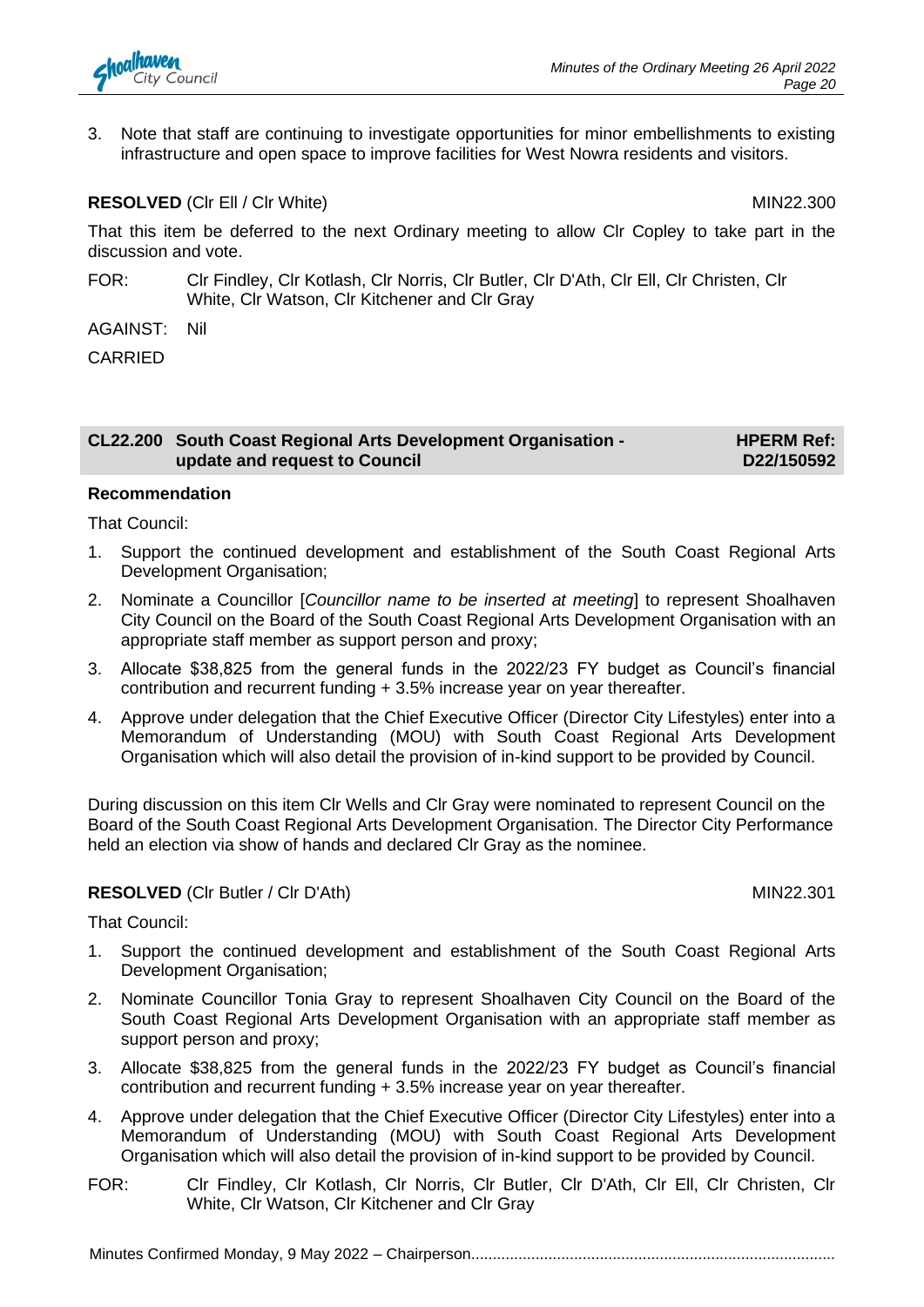

#### AGAINST: Nil

**CARRIED** 

#### **CL22.201 Shoalhaven Arts Foundation Funding Needs and Way Forward**

**HPERM Ref: D22/152007**

#### **Recommendation**

That Council:

- 1. As part of the 2022/23 budget preparations, consider funding for the establishment of the Shoalhaven Arts Foundation for three years. Funding amounts to be:
	- a) \$150,000 in the 2022/23 Financial year
	- b) \$150,000 in the 2023/24 Financial year
	- c) \$100,000 in the 2024/25 Financial year
- 2. Subject to confirmation of a three-year funding commitment, progress the formal establishment of the Shoalhaven Arts Foundation as a legal entity.

#### **RESOLVED** (CIr Ell / CIr White) MIN22.302

That Council:

- 1. As part of the 2022/23 budget preparations, allocate funding for the establishment of the Shoalhaven Arts Foundation for three years. Funding amounts to be:
	- a) \$150,000 in the 2022/23 Financial year
	- b) \$150,000 in the 2023/24 Financial year
	- c) \$100,000 in the 2024/25 Financial year
- 2. Progress the formal establishment of the Shoalhaven Arts Foundation as a legal entity.
- FOR: Clr Findley, Clr Kotlash, Clr Norris, Clr Butler, Clr D'Ath, Clr Ell, Clr Christen, Clr White, Clr Watson, Clr Kitchener and Clr Gray

AGAINST: Nil

CARRIED

**CL22.202 Request for Community Consultative Body Change of Boundary - Kangaroo Valley Community Consultative Body HPERM Ref: D22/103947**

#### RESOLVED<sup>\*</sup> (Clr Gray / Clr Norris) MIN22.303

That Council:

- 1. Support in principle the request from Kangaroo Valley Community Consultative Body (KVCCB) to update the boundary of the geographical area that it will represent, to include the suburb of Upper Kangaroo River.
- 2. Advertise the proposal for public comment.
- 3. In considering public comment:
	- a. if no significant adverse feedback is received, accept the changes to the Kangaroo Valley Community Consultative Body boundaries as formally recognised and staff advise the community group accordingly.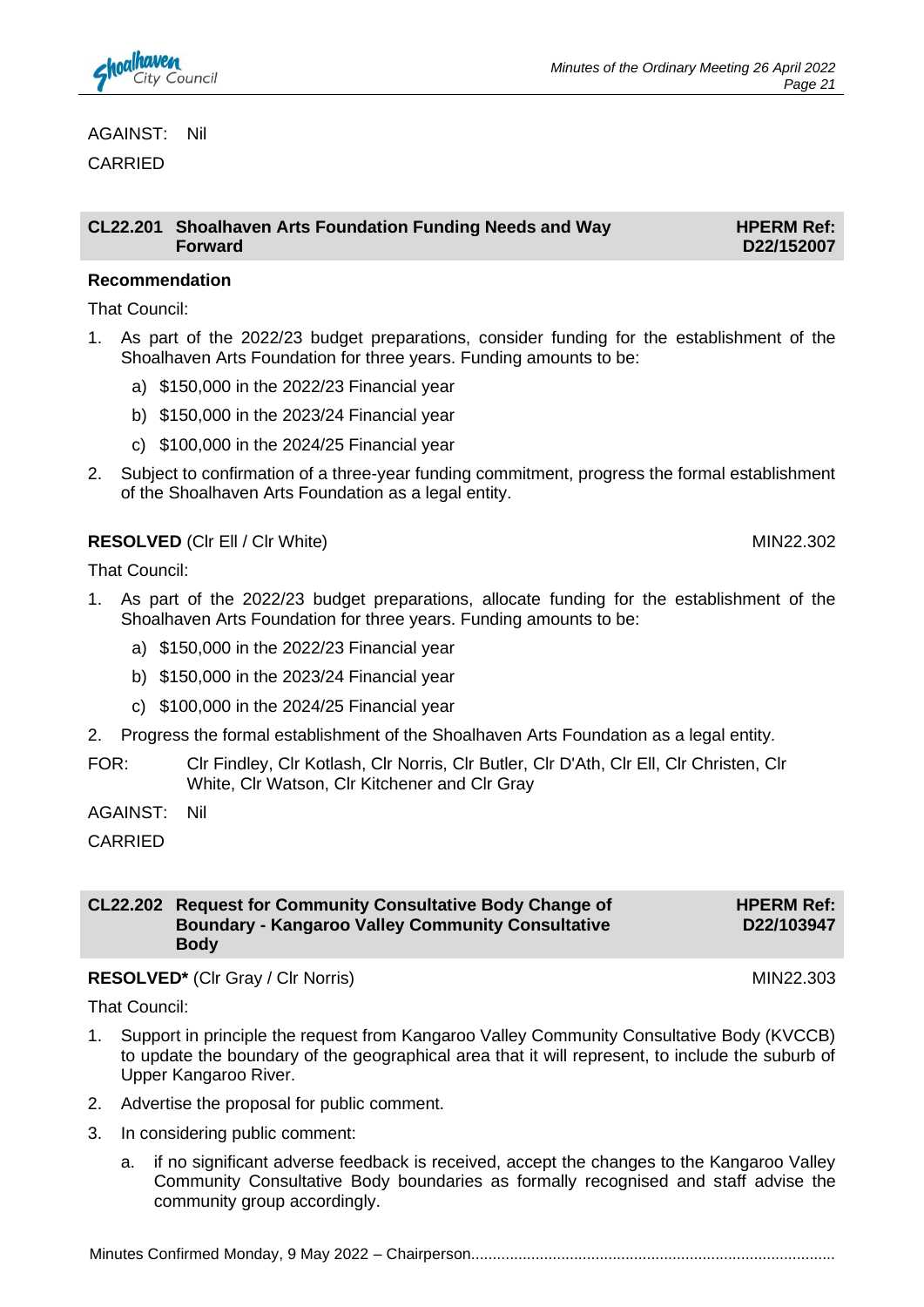- b. if significant feedback is received, staff will submit a report to Council for final determination of the formal Community Consultative Body boundary status.
- FOR: Clr Findley, Clr Kotlash, Clr Norris, Clr Butler, Clr D'Ath, Clr Ell, Clr Christen, Clr White, Clr Watson, Clr Kitchener and Clr Gray

AGAINST: Nil

CARRIED

#### **CL22.203 Renewable Power Purchase Agreement (PPA) and Small Sites Electricity Procurement HPERM REF: D22/144601**

Item dealt with earlier in the meeting see MIN22.292.

**Items marked with an \* were resolved 'en bloc'.**

| CL22.204 Payment of Dividend from Shoalhaven Water 2020-21 | <b>HPERM Ref:</b> |
|------------------------------------------------------------|-------------------|
|                                                            | D22/148244        |
|                                                            |                   |

**RESOLVED<sup>\*</sup>** (CIr Ell / CIr White) MIN22.304

That Council

- 1. Determines substantial compliance with the *Best Practice Management of Water Supply and Sewerage Guidelines* has been achieved and the dividend will be paid from the Sewer Fund as declared in 2020-21.
- 2. Determines substantial compliance with the *Best Practice Management of Water Supply and Sewerage Guidelines* has been achieved and the dividend will be paid from the Water Fund as declared in 2020-21.
- FOR: Clr Findley, Clr Kotlash, Clr Norris, Clr Butler, Clr D'Ath, Clr Ell, Clr Christen, Clr White, Clr Watson, Clr Kitchener and Clr Gray

AGAINST: Nil

CARRIED

### **NOTICES OF MOTION / QUESTIONS ON NOTICE**

#### **CL22.205 Notice of Motion - Vincentia Golf Club HPERM Ref:**

**D22/159796**

#### **Recommendation**

That Council:

- 1. Request the Director of City Services (or his nominee) to meet with Country Club, Vincentia Golf Club President & Committee to discuss access to Council streets within the Golf Club precinct area.
- 2. Provide options for safety of residents, golfers, golf carts and vehicles accessing these streets such as marked crossing areas or other traffic devices.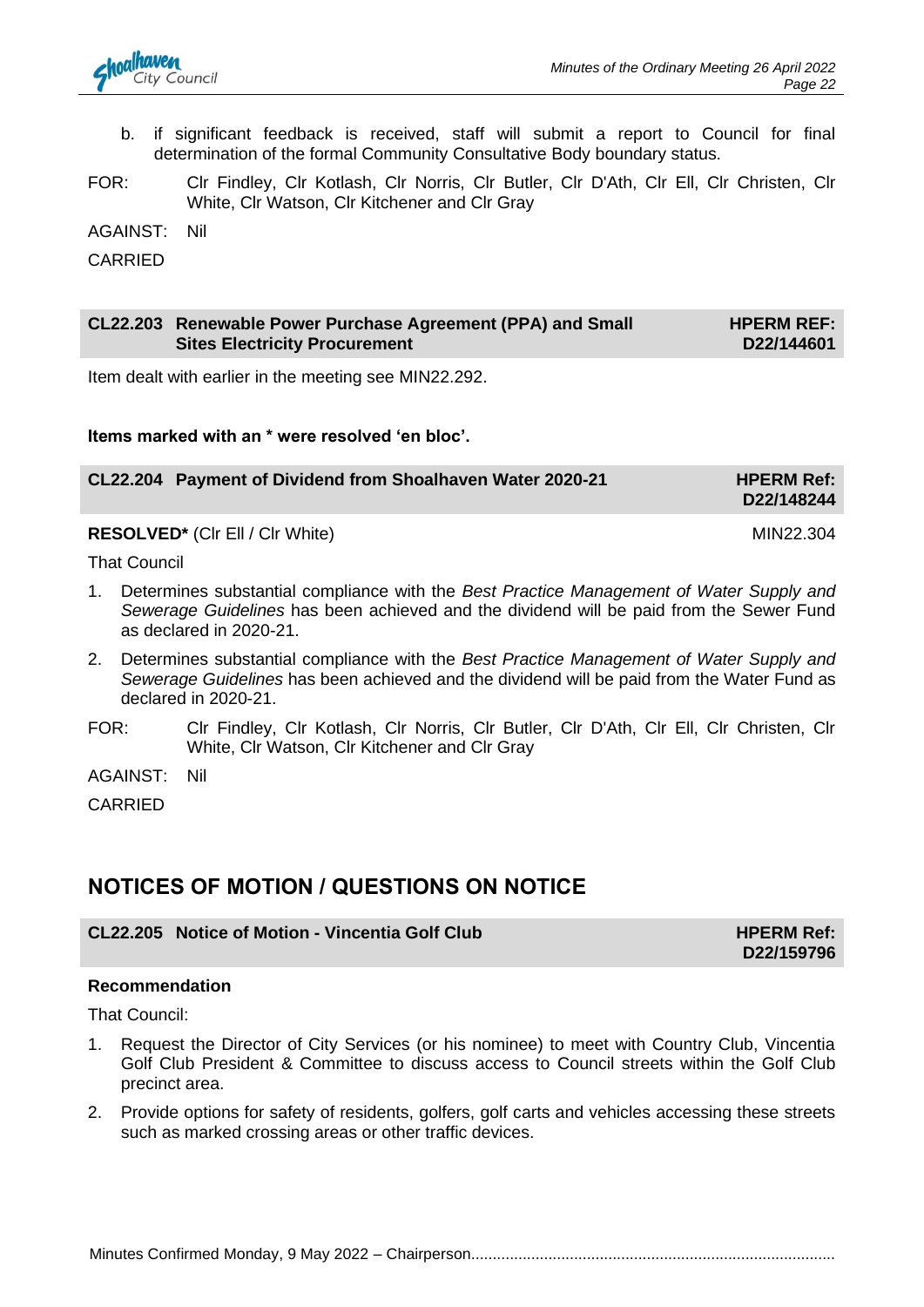

#### **RESOLVED** (Clr White / Clr Kotlash) MIN22.305

That Council:

- 1. Request the Director of City Services (or his nominee) to meet with Country Club, Vincentia Golf Club President & Committee to discuss access to Council streets within the Golf Club precinct area.
- 2. Provide options for safety of residents, golfers, golf carts and vehicles accessing these streets such as marked crossing areas or other traffic devices.
- FOR: Clr Findley, Clr Kotlash, Clr Norris, Clr Butler, Clr D'Ath, Clr Ell, Clr Christen, Clr White, Clr Watson and Clr Gray
- AGAINST: Nil

CARRIED

Note: Clr Kitchener left meeting the time being 9:13pm

| CL22.206 Notice of Motion - Ulladulla Milton Lions Club - Markets | <b>HPERM Ref:</b> |
|-------------------------------------------------------------------|-------------------|
| <b>Burrill Lake</b>                                               | D22/159817        |

#### **Recommendation**

That Council support the Ulladulla Milton Lions Club Burrill Lake Farmers Markets with 50% fee reduction for Park Hire for market events for the next 2 years (until April 2024).

#### **RESOLVED** (CIr White / CIr Ell) MIN22.306

That Council support the Ulladulla Milton Lions Club Burrill Lake Farmers Markets with 50% fee reduction for Park Hire for market events for the next 2 years (until April 2024).

- FOR: Clr Findley, Clr Kotlash, Clr Norris, Clr Butler, Clr D'Ath, Clr Ell, Clr Christen, Clr White, Clr Watson and Clr Gray
- AGAINST: Nil

CARRIED

| CL22.207 Notice of Motion - Dunn Lewis Centre 20th Anniversary | <b>HPERM Ref:</b> |
|----------------------------------------------------------------|-------------------|
| <b>Celebrations</b>                                            | D22/159900        |

#### **Recommendation**

That Council:

- 1. Support the Dunn Lewis Centre 20<sup>th</sup> Celebrations across the Milton Ulladulla area with 12 days of events.
- 2. Advise the Foundation of any development applications and/or event permits required.
- 3. Provide sponsorship of \$25,000 for the 12 days of Events from the unallocated donations for 2021/22 on the terms and conditions as determined by the CEO or his nominee.

#### **RESOLVED** (CIr White / CIr Findley) MIN22.307

That Council:

1. Support the Dunn Lewis Centre 20<sup>th</sup> Celebrations across the Milton Ulladulla area with 12 days of events.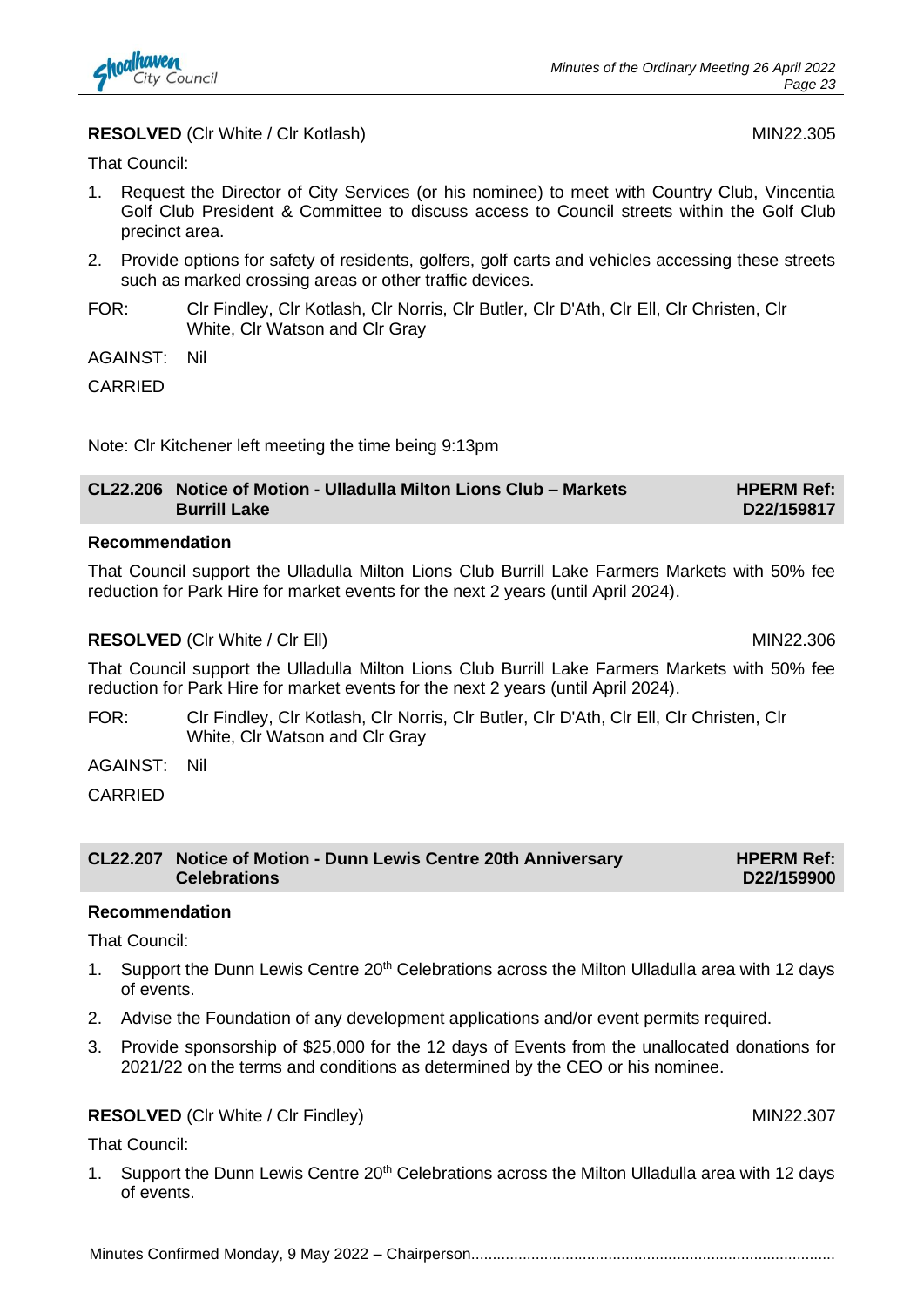- 2. Advise the Foundation of any development applications and/or event permits required.
- 3. Provide sponsorship of \$25,000 for the 12 days of Events from the unallocated donations for 2021/22 on the terms and conditions as determined by the CEO or his nominee.
- FOR: Clr Findley, Clr Kotlash, Clr Norris, Clr Butler, Clr D'Ath, Clr Ell, Clr Christen, Clr White, Clr Watson and Clr Gray

AGAINST: Nil

CARRIED

### **ADDENDUM REPORTS**

| <b>MM22.8</b> | <b>Mayoral Minute - Valuing Council Employees</b> | <b>HPERM REF:</b><br>D22/166500 |
|---------------|---------------------------------------------------|---------------------------------|
|               |                                                   |                                 |

Item dealt with earlier in the meeting see MIN22.271.

#### **MM22.9 Mayoral Minute - Council Recognition and Thanks - Support Pledges - Federal Election Candidates for Gilmore HPERM REF: D22/167465**

Item dealt with earlier in the meeting see MIN22.272.

#### **Procedural Motion - Matters of Urgency**

**RESOLVED** (CIr White / CIr Christen) MIN22.308

That an additional item DA 22/1281 – 13 The Bastion, Manyana be introduced as a matter of urgency.

FOR: Clr Findley, Clr Kotlash, Clr Norris, Clr Butler, Clr D'Ath, Clr Ell, Clr Christen, Clr White, Clr Watson and Clr Gray

AGAINST: Nil

CARRIED

The Chairperson ruled the matter as urgent given the determination is soon to be made.

#### **CL22.208 Additional Item - Call In DA22/1281 - 13 The Bastion, Manyana**

**RESOLVED** (CIr White / CIr Christen) MIN22.309

That Council "Call In" DA 22/1281 – 13 Bastion Manyana due to the public interest and character of the area.

FOR: Clr Findley, Clr Kotlash, Clr Norris, Clr Butler, Clr D'Ath, Clr Ell, Clr Christen, Clr White, Clr Watson and Clr Gray

AGAINST: Nil